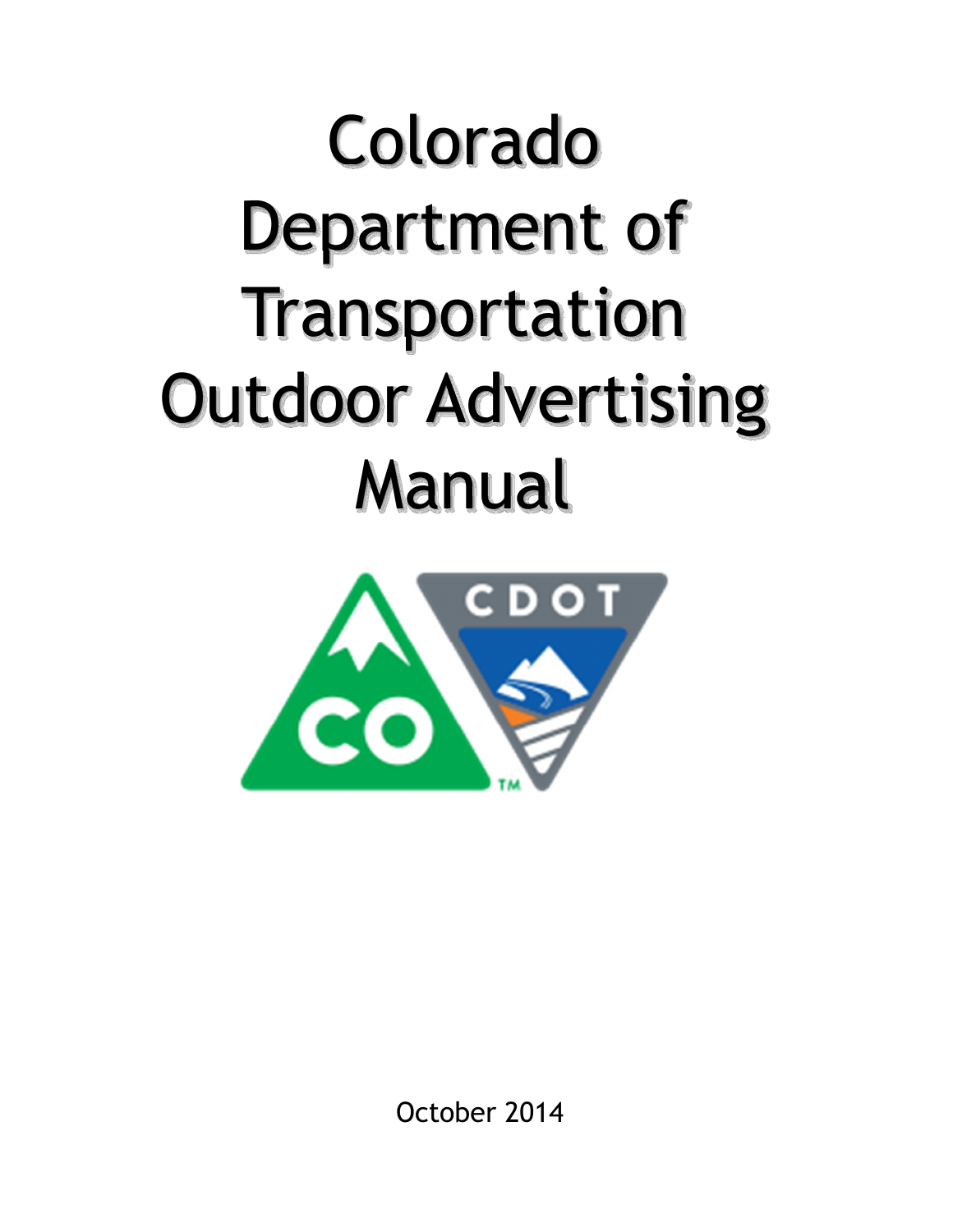# **TABLE OF CONTENTS**

| Purpose. 1                                                            |  |
|-----------------------------------------------------------------------|--|
|                                                                       |  |
|                                                                       |  |
|                                                                       |  |
| New Off-Premise Signs Within 500 feet of Ramp Widening 11-12          |  |
|                                                                       |  |
|                                                                       |  |
|                                                                       |  |
|                                                                       |  |
|                                                                       |  |
|                                                                       |  |
|                                                                       |  |
|                                                                       |  |
|                                                                       |  |
|                                                                       |  |
|                                                                       |  |
|                                                                       |  |
| <b>Conditions and Restrictions for Installation of Banners 17-18</b>  |  |
|                                                                       |  |
| Flag of the United States of America and the State of Colorado  18-19 |  |
|                                                                       |  |
|                                                                       |  |
|                                                                       |  |
|                                                                       |  |
|                                                                       |  |
|                                                                       |  |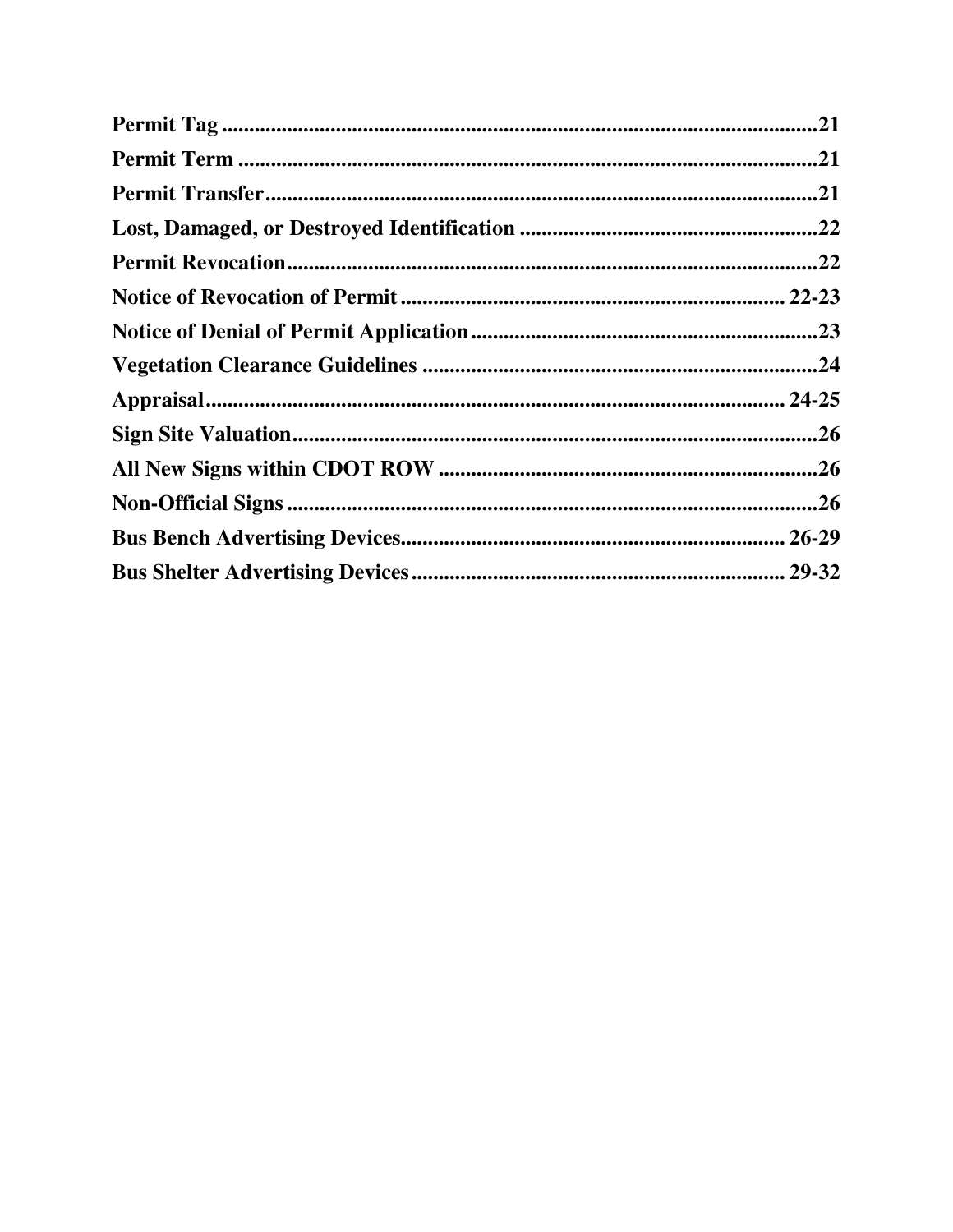# **INTRODUCTION**

The main purpose of the *CDOT Outdoor Advertising Control Manual* is to provide a quick, easy-to-use overview of duties and tasks that will be required in the course of providing effective control of outdoor advertising.

The manual is intended to assist the Outdoor Advertising Program Manager, Outdoor Advertising Inspectors, and field personnel by:

identifying and describing the activities related to outdoor advertising from permit application, issuance and renewal of outdoor advertising devices; to field monitoring, and

establishing a uniform application of processes and procedures for use department-wide controlling legal and illegal outdoor advertising devices.

This manual is organized and indexed following the major processes of the Outdoor Advertising Control Program, the Permitting Process and the Monitoring Process.

References to the controlling documents are provided in the *CDOT Outdoor Advertising Control Manual Reference Guide*.

Outdoor Advertising Control is a complex program and must be consistently applied and monitored across the State of Colorado. As such, users are encouraged to submit processes, procedures, forms, outlines, flowcharts and suggestions for consideration into future revisions of this manual.

This effort represents a rewrite of the entire manual. The manual will continue to be revised as methods, policies, processes, procedures, guidelines and the Outdoor Advertising Program changes. If updates or changes to the manual are required, new revisions will be published and posted on the CDOT internet site (http://www.coloradodot.info/library/manuals). It is the user's responsibility to keep the manual current by inserting the revisions as they are issued.

## **PURPOSE**

The main purpose of Outdoor Advertising Rules and Regulations, 2CCR 601-3, is to implement, by permit, Department authority to provide "effective control" of outdoor advertising devices visible from the main traveled way and within the control area along State highways. This manual has been prepared in order to establish and provide a clear understanding of the procedures involved in providing "effective control" for the erection and ongoing maintenance of outdoor advertising devices adjacent to the Interstate, Federal Aid Primary as existed on June 1, 1991, National Highway System and State Secondary Highways within the State of Colorado in conformance with the 1965 and 1971 Federal/State Agreements, and Federal and State laws, rules and regulations.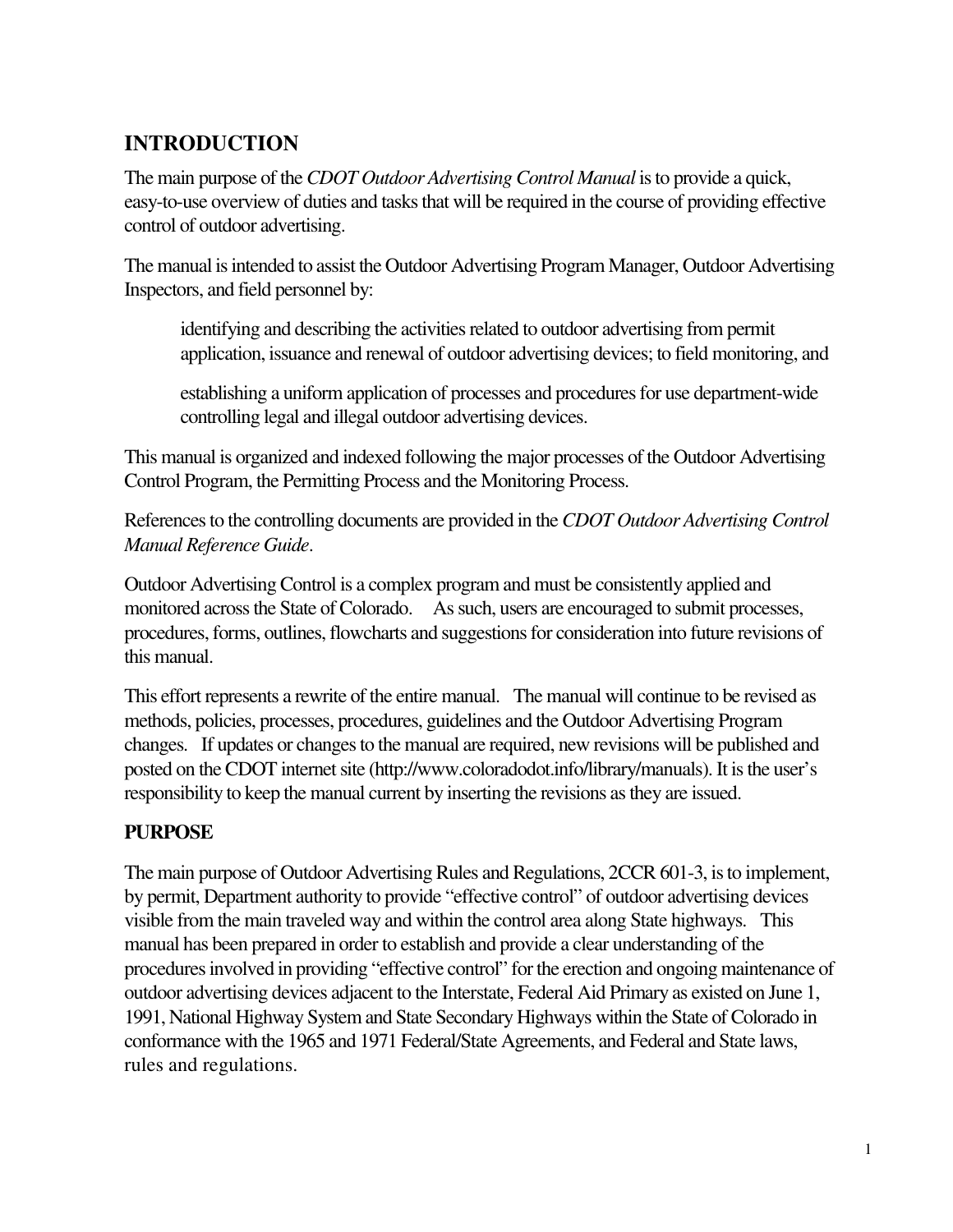Another purpose of the manual is to ensure full and uniform statewide compliance with certain Federal provisions in order for the Department to receive federal funds without sanctions. The Department must provide uniform and adequate regulation over outdoor advertising adjacent to State Secondary Highways by State laws, rules and regulations, and adjacent to the Federal-aid Primary System as it existed June 1, 1991, National Highway System, including but not limited to Interstates by Federal and State laws, rules and regulations. Therefore, this manual shall apply to the control area adjacent to all existing State Secondary highways and to the Interstate System, the Federal-Aid Primary system as it existed on June 1, 1991 and all roads on to the National Highway System, regardless of whether or not such routes remain under Department jurisdiction.

This manual does not substitute for, but rather supplements, the procedures and requirements of the respective laws, rules and directives cited herein.

## **DEFINITIONS**

In addition to those included within 2 CCR 601-3 and §43-1-403, CRS, the following additional definitions and terms are used in the Outdoor Advertising industry and apply within the context of this manual.

Sign Descriptions

Sign descriptions are from the FHWA website referencing Outdoor Advertising Association of America website and from The Signage Sourcebook published by the Signage Foundation for Communication Excellence, Inc., first edition, October, 2003, and from other sources.

"Abandoned Sign" means one in which no one has an interest, or as defined by State law.

"Adjacent Area" means an area that is adjacent to and within 660 feet of the nearest edge of the right-of-way of an interstate, primary or secondary highway. 23 USC 131 further expands this to include areas located beyond six hundred sixty (660) feet of the right-of-way located outside of urban areas, visible to the main traveled way of the system, and erected with the purpose of their message being read from such main traveled way of any "control route" (may also be referred to as "view shed")

"Backlighted Unit (Backlit)" means advertising structures which house illumination in a box to throw light through translucent advertising printed on plastic or heavy-duty paper for higher visibility especially at night.

"Billboard" means large format advertising displays intended for viewing from extended distances, generally more than 50 feet. Billboard displays include, but not limited to: 30-sheet posters, 8-sheet posters, vinyl-wrapped posters, bulletins, wall murals and stadium/arena signage.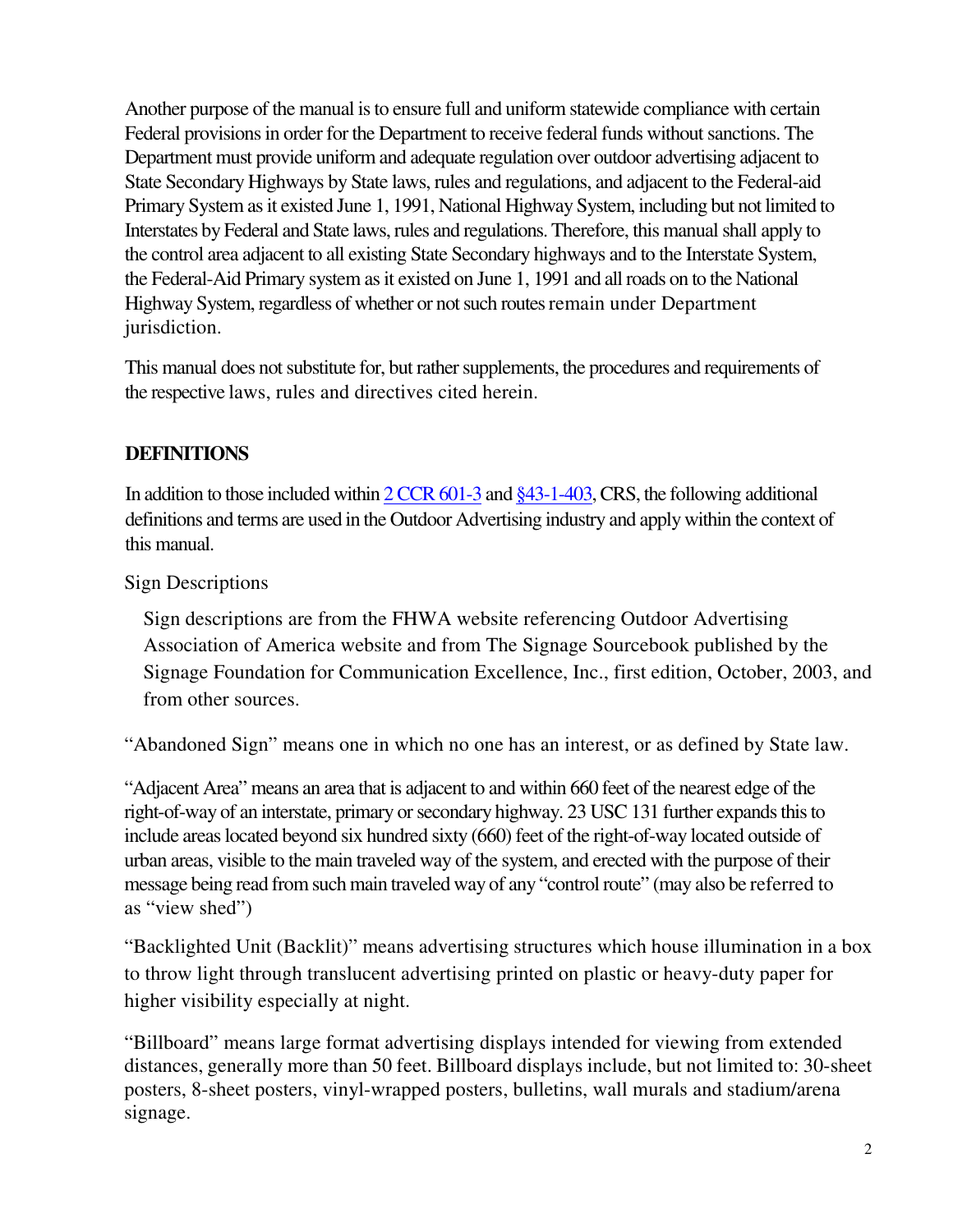"Blank sign" means a sign void of paid advertising matter. Non-conforming devices advertising availability for rent are considered blank signs.

"Bulletin" means the largest standard format of outdoor media, the most common size is 14' high x 48' wide. Design copy is most commonly reproduced on vinyl, and then wrapped around the surface of a bulletin structure. Design copy can also be painted directly onto the surface of a bulletin or printed on paper and applied. Bulletins are sold either as permanent displays or in rotary packages.

"Business" means any commercial establishment, such as a store or factory, from which buying or selling of commodities and/or services takes place. For purposes of outdoor advertising, seasonal activities such as produce stands along-side a highway do not qualify as a "business" unless registered as such with the Colorado Secretary of State.

"Changeable Message Sign" means a sign with the ability to change content by means of manual or remote input.

"Chaser Border" means a border of incandescent electric bulbs or luminous tubes place around a display which flash on and off in rotation. The lights thus appear to be rapidly moving around the border. This is frequently used on theatre marquees.

"CEVMS" or "Changeable Electronic Variable Message Sign" means a self-luminous advertising sign which emits or projects any kind of light, color, or message change which ranges from static images to image sequences to full motion video. Changeable Electronic Variable Message Signs include, but are not limited to, Tri-Vision and other rotating slat technology. The use of CEVMS technology, shall not, in itself, constitute the use of flashing, intermittent or moving light or lights.

"Control Area" means the area within six hundred sixty (660) feet of the nearest edge of the right-of-way for the Controlled Routes where an Advertising Device is Visible from the Main Traveled Way, and areas outside of Urban Areas that are more than six hundred sixty (660) feet of the nearest edge of such right-of-way where an Advertising Device is Visible from the Main Traveled Way of the system, and erected with the purpose of its message being read from the Main Traveled Way.

"Conforming Sign" means a sign that is legally installed in accordance with federal, state, and local permit requirements and laws.

"Controlled Route" means any route on the National Highway System, which includes the interstate system, State Highways, and any route on the former federal-aid primary system in existence on June 1, 1991. A Map of the Controlled Routes is contained in the *CDOT Outdoor Advertising Control Manual Reference Guide*.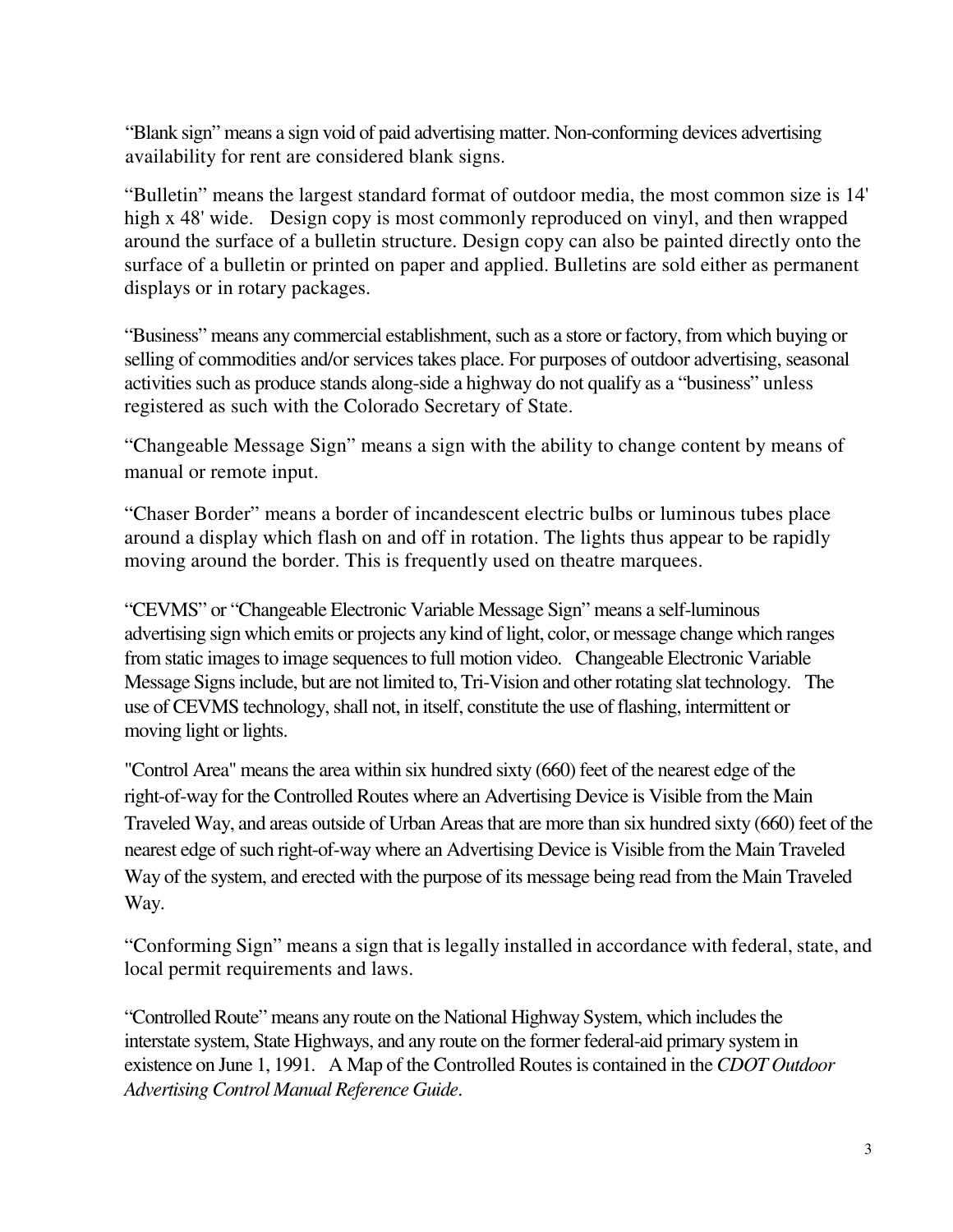"Conforming Sign" means a sign legally erected and maintained in accordance with state, federal, and local laws including 23 USC 131, 23 CFR 750.708,43-1-401, *et seq,* CRS and 2CCR 601-3.

"Cutouts; Extensions; Embellishments" means temporary add-ons to the structure (usually bulletins) that extend beyond the standard structure area to command greater attention to the message, including but not limited to letters, packages, 3-D elements, figures, fiber optics, etc.

"Dioramas" means signs that are custom designed creations with incorporate sign face messaging with additional physical features to catch the eye of the public. The signs may use mannequins, fencing, custom lighting, or themed architectural features in their construction. This type of sign is usually found only in the most intense urban environments.

"Directional Sign" shall have the same meaning as § 43-1-403(4), C.R.S.

"Fascia Sign" means a building mounted sign.

"Federal-aid Primary Highway means the Federal aid primary system in existence on June 1, 1991 and any highway which is not on such system but which is on the National Highway System as defined in 23 USC 103(b) and (c).

"Illegal Sign" means a sign erected or maintained in violation of the state or federal law, the rules or local law or ordinance.

"Listed Sign" means a sign label to indicate that the manufacturer of the sign is identified on a list published by a nationally recognized testing laboratory as producing signs in conformance with the applicable American national standard.

"Mobile Billboard" means a truck or trailer equipped with one or more poster panel units. The unit can either be parked at specified venues or driven around designated localities.

"Nonconforming Advertising Device" means a sign which was lawfully erected but which fails to conform to the sizing, lighting, spacing or location requirements of state statutes enacted at a later date or because of changed conditions*.* [23 CFR 750.707; § 43-1-413, C.R.S., § 43-1-404(1)(e)(I), C.R.S.]

"National Highway System" means the system of highways designated and defined in 23 USC 103(b).

"Obsolete" means out of date or not used for its intended purpose. Off-premise signs that only advertise availability for rent or lease are obsolete, as such signs were built with the express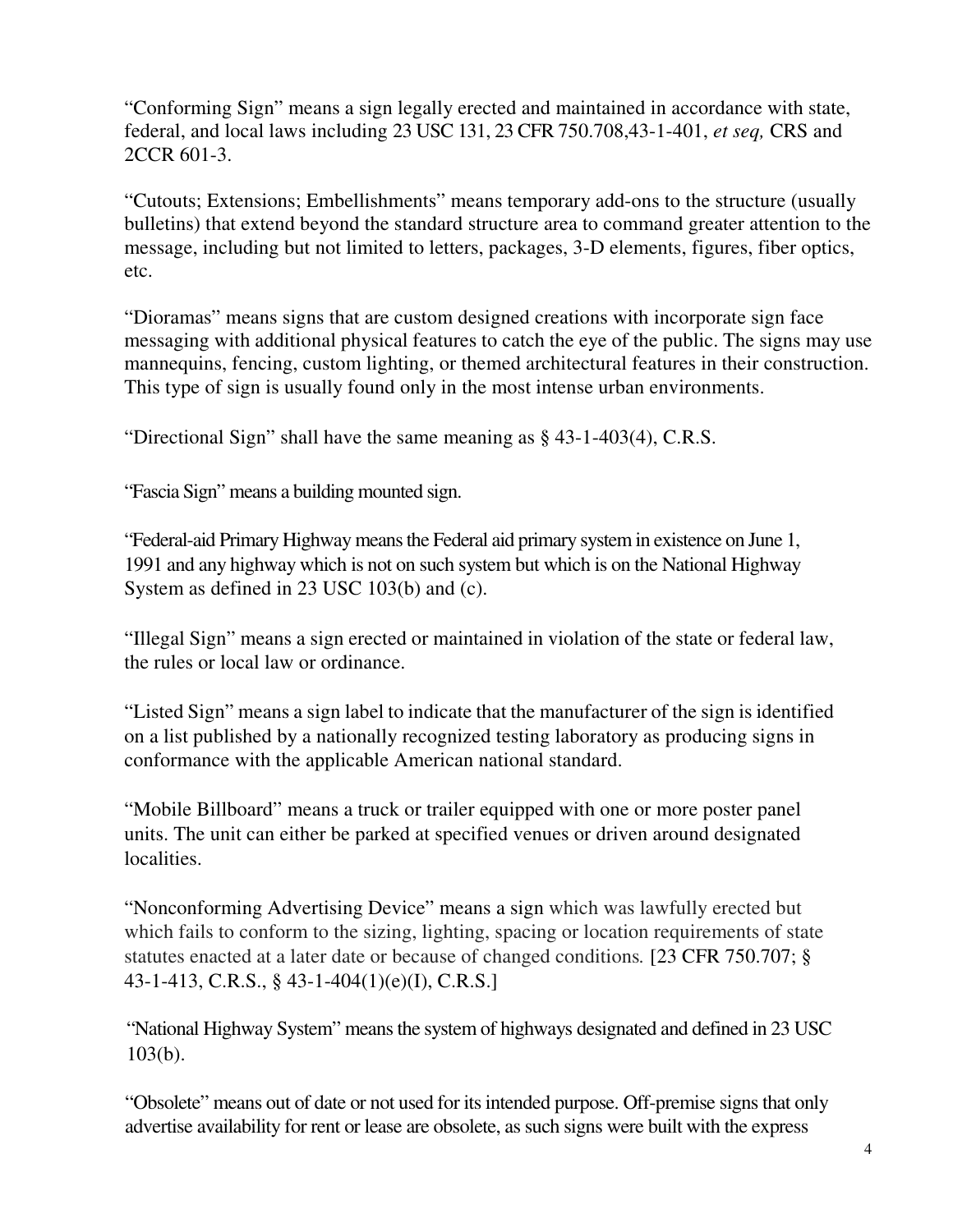purpose of displaying advertising for profit. On-premise signs advertising former businesses are obsolete, as the goods or services are no longer available on the premises.

"Obstruction" means substantial permanent structures or terrain that completely blocks or obstructs vision of a sign.

"Off-Premise Sign" means an Advertising Device which advertises an activity, service or product not conducted on the Property upon which the Sign is located.

"Official sign" means a sign that the local jurisdiction certifies both sign and message are in full compliance with 23 USC 131, 23 CFR 750.708,43-1-401, *et seq,* CRS and 2CCR 601-3 by an ordinance, declaration or resolution from the governing body and agree to remove such sign in the event that Colorado's full share of Federal-Aid funds to be apportioned by Congress for State highways are compromised by the presence of such official sign.

"On-Premise Sign" means an Advertising Device:

Advertising the sale or lease of a Property on which it is located; or

Advertising activities on the Property on which it is located; or

Located within a Comprehensive Development that advertises any activity conducted within the Comprehensive Development.

On-Premise Advertising Devices are referred to as either On-Premise Inside 50 Feet or Outside 50 Feet. When the advertised activity is a business, commercial, or industrial land use, the 50 foot distance shall be measured from the regularly used buildings, parking lots, storage or processing areas, or other structures which are essential and customary to the conduct of the business. It shall not be measured from driveways, fences, or similar facilities.

"Poster Panel" means an advertising structure on which standardized posters are displayed.

"Rural areas" are places outside of areas with a population of five thousand (5,000) or more. The boundaries of these areas, established by the census bureau, are agreed upon by Federal, State and local governments.

"Sign" means any Advertising Device as defined in § 43-1-403(1), C.R.S. For purposes of these Rules, Sign shall have the same meaning as Advertising Device unless otherwise specified.

"Sign face" means the portion of advertising surface viewable to the motoring public from one direction of the main traveled way of a State highway, which does not exceed one thousand two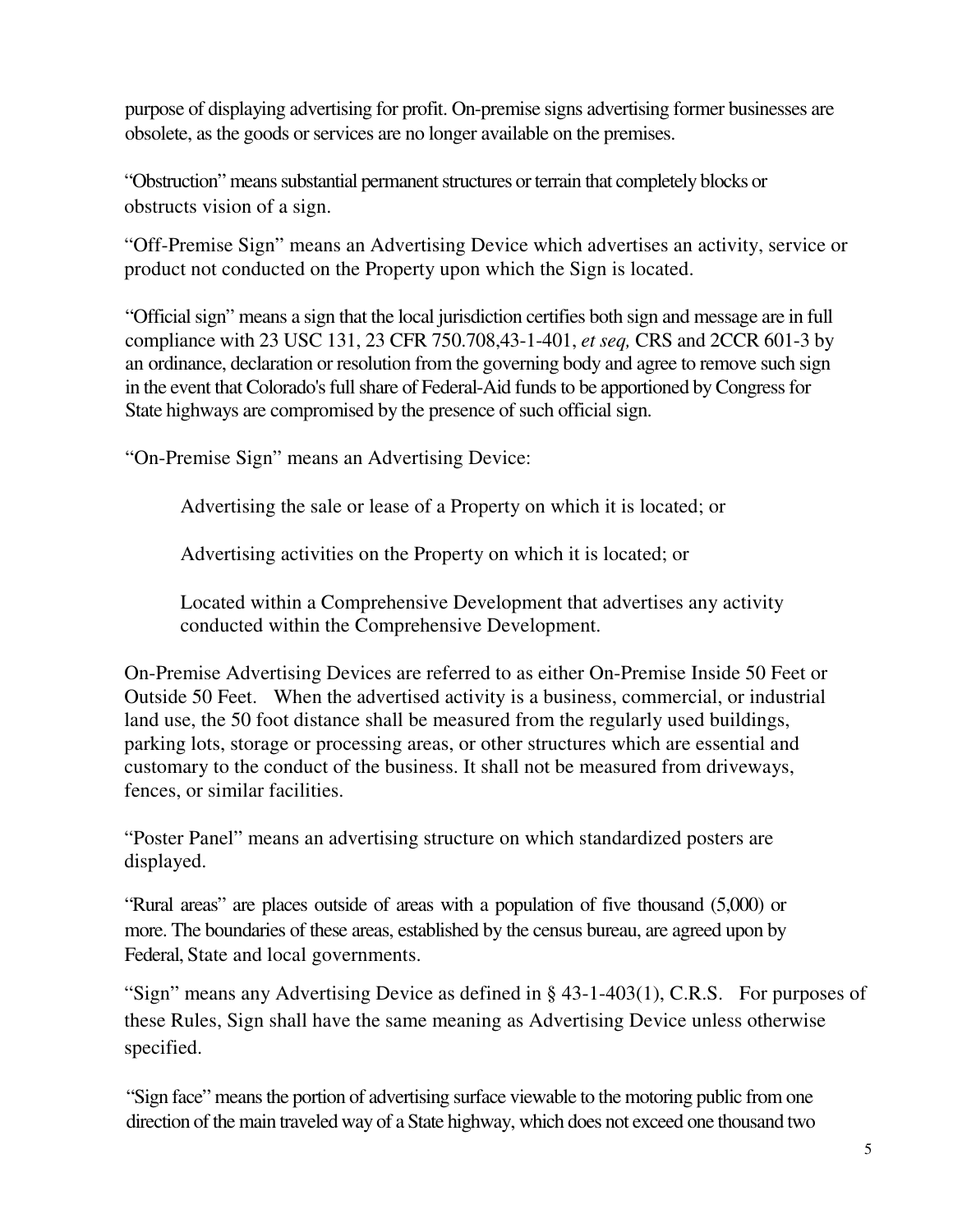hundred (1200) square feet per face for conforming signs, and one hundred fifty (150) square feet for necessary goods or service signs and directional signs.

"Sign structure" means the assembled structural components which together provide support for an outdoor advertising device display, including but not limited to foundation, bracing, uprights and trim.

"State Highway System" means the non-federal-aid system, including sections thereof within Urban Areas, the federal-aid primary and secondary system, the interstate system and freeways, including State Highways designated as scenic byways by the Colorado Transportation Commission.

"State law" means a constitutional provision, statute or rule adopted by the State of Colorado.

"Transient or temporary activities" means such business activities that are not registered with the Colorado Secretary of State. Roadside flower vendors and seasonal fireworks stands are examples of transient or temporary activities and shall not qualify as a business activity for the purpose of outdoor advertising control.

Trim (Molding) - A frame of metal, fiberglass, plastic or wood that surrounds the surface of an outdoor advertising structure.

Tri-Vision - A painted display embellishment, which, through use of triangular louver construction, permits the display of three different copy, messages in a pre-determined sequence.

"Urban Area" pursuant to 23 U.S.C. 101 (a)(33) means an urbanized area designated by the Bureau of the Census having a population of 5,000 or more and not within any urbanized area, within boundaries to be fixed by responsible State and local officials.

"LOGO Sign" shall mean a blue guide sign which belongs to CDOT; to which plaques belonging to businesses are attached, located on an interstate, freeway or expressway interchange which provides the traveling public with business identification and directional information for eligible services and tourist attractions.

"V-Type Sign" is an off-premise sign structure that consists of multiple sign facings placed at angles to each other, oriented in different directions and not exceeding 10 feet apart at the nearest point to each other.

"Visible" means capable of being seen (whether or not legible) without visual aid by a person of normal visual acuity. [23 CFR 750.153 (j)].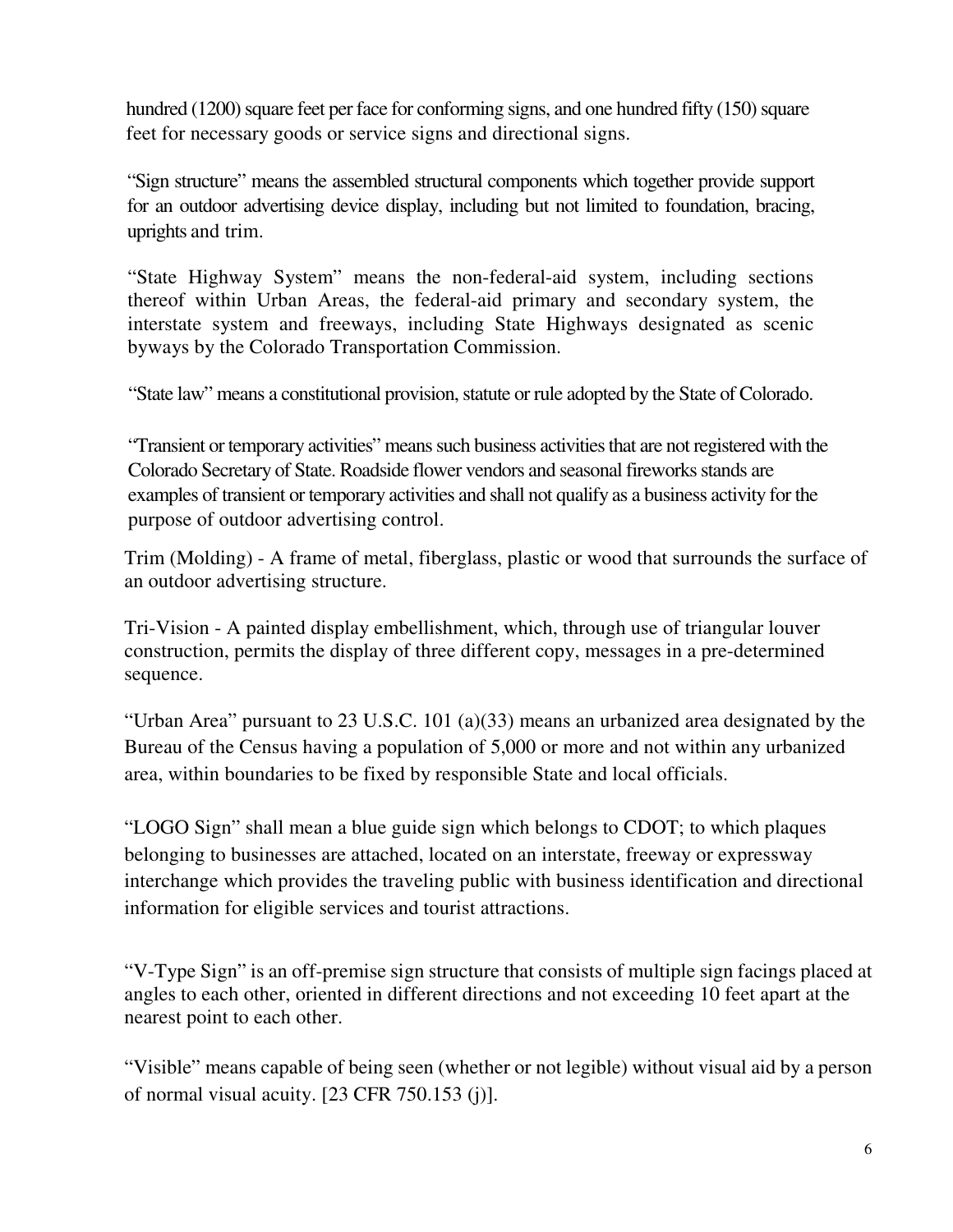"Wall Scapes" means signs or murals that are typically painted onto the side of a building or other massive structure. In certain applications, vinyl advertising copy may be applied to or suspended from a wall. These signs may be huge vinyl signs draped down or wrapped around buildings, suspended from construction scaffolding, or other supporting framework. These signs and are sometimes referred to as "building warps".

"Wall Mural" means an advertising display applied directly onto the exterior surface of a building. Painting directly onto the surface is the most common application method; however, a painted or printed vinyl substrate can also be applied to a wall surface, depending on the location.

"Wall Sign" means a building-mounted sign either attached to or displayed or painted on an exterior wall in a manner parallel with the wall surface, and not projecting more than1inches from such surface.

"Zoned Commercial or Industrial uses under authority of State Law" means an area which is reserved for business, commerce, trade, manufacturing, or industry, pursuant to a comprehensive zoning plan. The primary use of the area or district must be consistent with its zoning designation.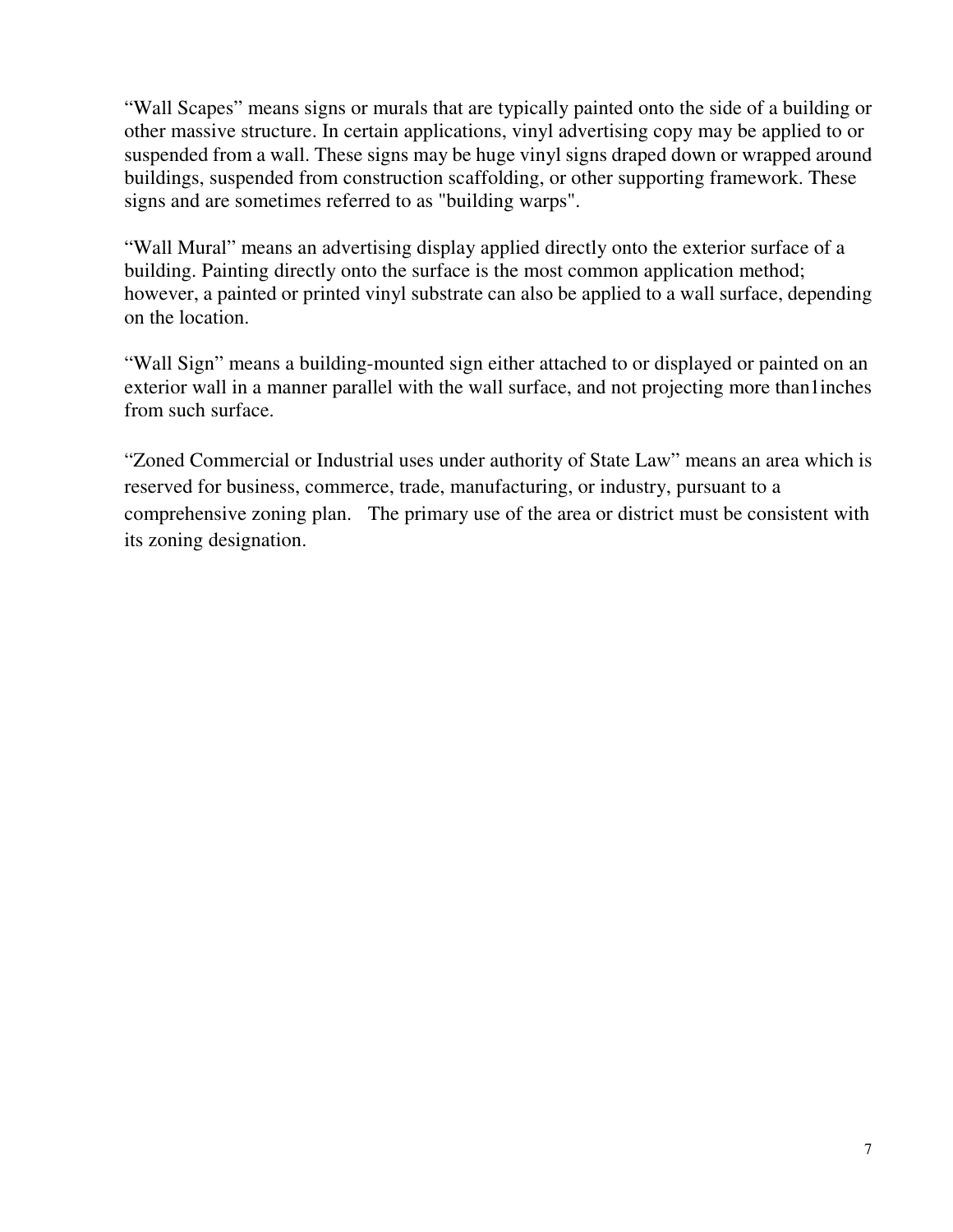## **OUTDOOR ADVERTISING CONTROL PROGRAM IN COLORADO**

**Organization** Headquarters Project Development Branch - The Outdoor Advertising Control Program Manager administers program outlined within this manual, with assistance from Headquarters staff and Region personnel. This manual, State statutes and program rules are available online at www.state.co.us/library/ and the Program Manager can be reached by calling (303) 757-9273. The Manager monitors for compliance and consistent statewide application and enforcement for the program. The Manager provides training for and maintains the program database, invoices for annual permit renewal, and represents the Department in all matters pertaining to the program. The Manager is also the custodian for all program forms and inventories.

**Region Outdoor Advertising Inspectors** There are five (5) CDOT Regions, each having Outdoor Advertising Inspectors, who conduct surveillance and monitoring to control illegal signs and monitor the non-conforming signs for adhering to maintenance rules and regulations. The inspectors are the custodians for all official sign records.

Each inspector will provide quarterly reports of Region-wide Outdoor Advertising Control Control activities to the Program Manager. These reports will provide a summary of the number of illegal signs removed from within and adjacent to CDOT right-of-way by all Region personnel, the number and photos of illegal signs voluntarily removed subsequent to personal contact, the number and photos of illegal signs removed subsequent to written notice, the number of program inquiries received, and the number of permits issued/revoked during the quarter. These reports may be submitted electronically to their Region Traffic Engineer (or designee) and to the Program Manager not later than the fifteenth of the month following the end of each quarter. This is a requirement of the FHWA/CDOT Stewardship Agreement.

New permit applications are first checked by the Region Outdoor Advertising Inspector, and then subject to review by the Outdoor Advertising Program Manager prior to permit issuance. New permits are written by the OA Program Manager and issued by the Region Outdoor Advertising Inspector after the device has been constructed in substantial conformance with the construction permit issued by the local jurisdiction where the sign is located.

There were seven hundred and forty seven (747) conforming, eight hundred and twenty five (825) nonconforming, one hundred fifty-one (151) necessary goods or service and four (4) directional signs permitted in 2014.

Reminder invoices are mailed from CDOT Headquarters to each permit holder on or about April 15 each year, reminding them to renew their annual outdoor advertising permit(s) prior to June 1 to avoid a statutory fifty dollar (\$50) late fee. All non-renewed permits expire on June 30.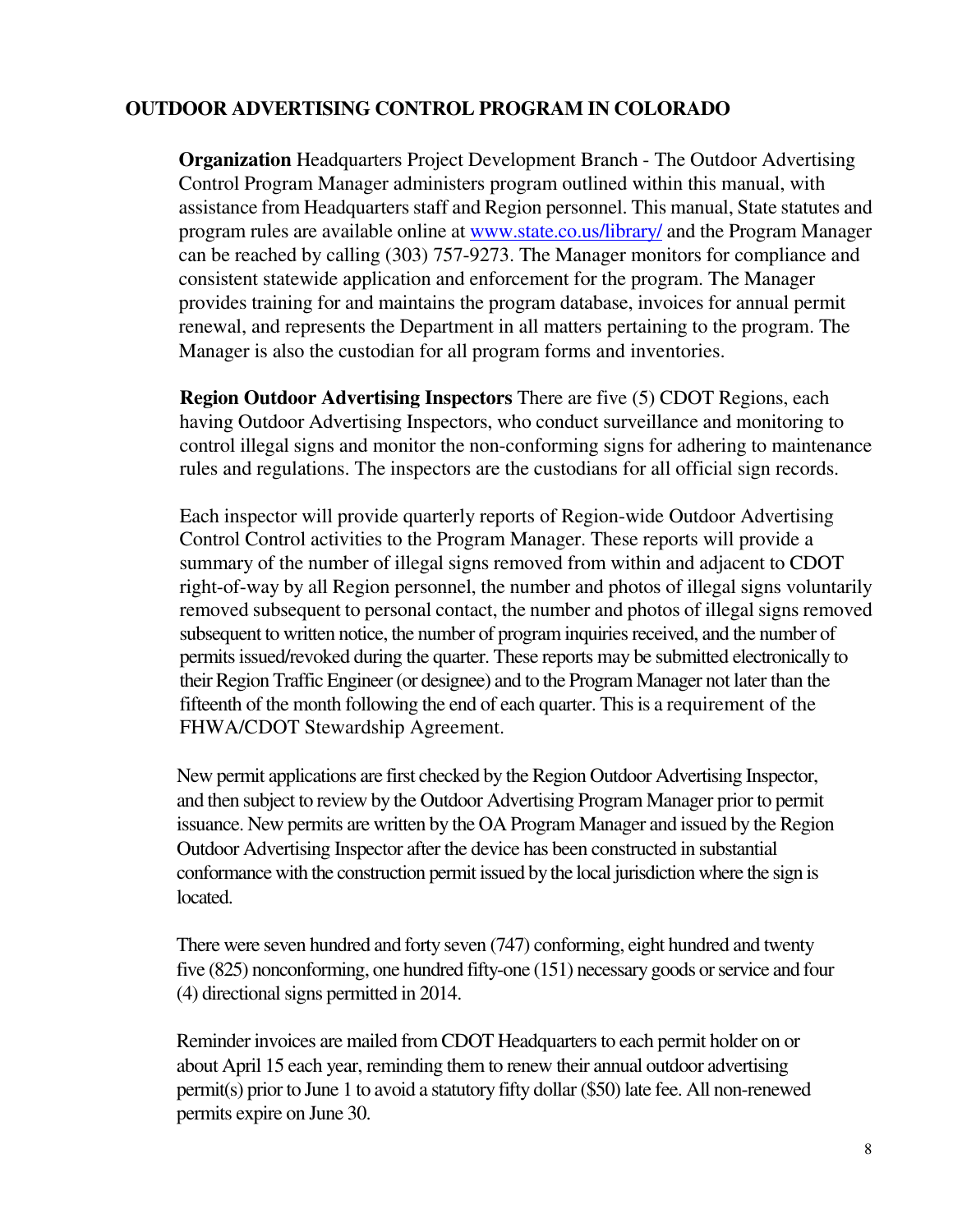All monies remitted to the CDOT Accounting Branch are processed utilizing the approved segregation of duties including actions by Project Development Staff and Headquarters' Business and Accounting Offices. All monies remitted to the Regions are processed by the respective Region Business Offices with e-mail advisement to the Outdoor Advertising Control Program Manager.

**CLASSIFICATION OF SIGNS (STATUS)** Any proposed sign to be located within the control area of any controlled route in the State of Colorado, except for on-premise signs, must obtain a CDOT Outdoor Advertising Control Device Construction Permit before erection. Once constructed in substantial conformance with all applicable State statutes, local ordinances, rules and regulations, a CDOT Outdoor Advertising Control Permit will be issued to either construct or modify the structure, sign face, or lighting. All permits will be issued by the CDOT Region Outdoor Advertising Inspector after Outdoor Advertising Program Manager review.

**Conforming** advertising devices are such devices located in areas zoned for commercial or industrial uses under authority of state law prior to January 1, 1970, (or earlier in Kerr or Cotton area exceptions) and must comply with size, lighting, spacing and zoning criteria. All new lawfully erected advertising devices may be classified as conforming, directional, necessary goods or service, or official signs and may be allowed to be maintained provided that they meet all applicable criteria pursuant to 2CCR 601-3. Only directional and official sign(s) shall be erected within a Bonus area of the interstate system or along a designated Scenic Byway. The status of any outdoor advertising device, however, may change based on new information, zoning, statute or rules change.

# **Site Location Criteria-Off-Premise Conforming Signs Along CDOT Interstate Highways:**

#### **URBAN**

- The sign must provide information about goods and/or services or activities not readily available on the premises (not just property) and is located more than fifty (50) feet from such premises where the goods and/or services or activities are readily available; and
- Is within 660 feet of the nearest edge of the ROW; and
- Is visible from the main traveled way of the interstate and meant to be read from the main traveled way of the interstate; and
- Is at least five hundred (500) feet from any other sign permitted by CDOT; and
- The sign must provide information about goods and/or services or activities not readily available on the premises (not just property) and is located more than fifty (50) feet from such premises where the goods and/or services or activities are readily available; and
- Is along an interstate and is within the official city boundaries as existed on September 21,1959 and is zoned either commercial or industrial by law; and was zoned either commercial or industrial by law prior to January 1, 1970; or
- Is along an interstate highway and is outside of the official city boundaries as existed on September 21, 1959 and clearly established by State law as commercial or industrial; and is zoned either commercial or industrial by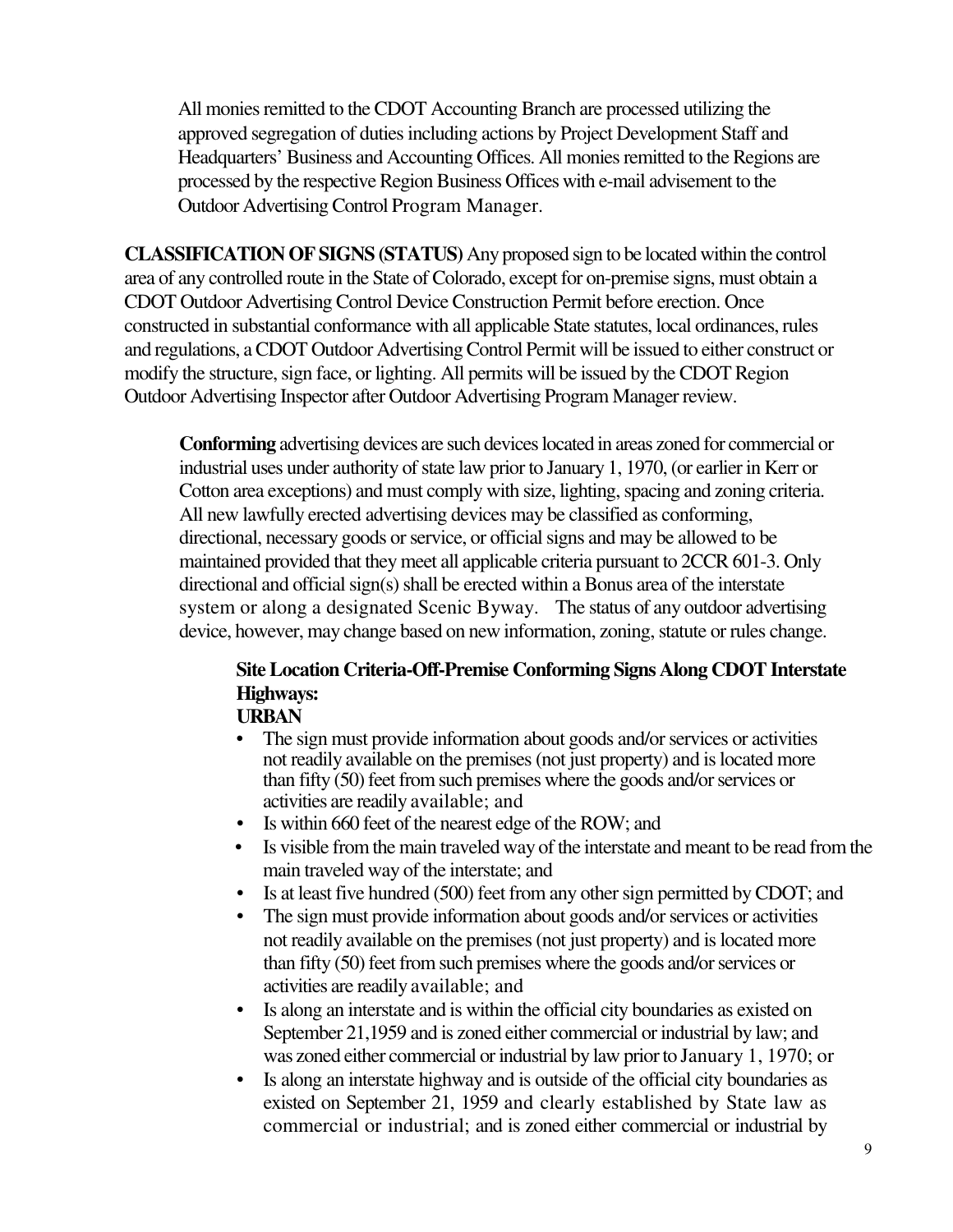law, and was zoned either commercial or industrial by law prior to September 21, 1959; or

• Is adjacent to the interstate where any portion was purchased prior to July 1, 1956 and is zoned either commercial or industrial by law; and was zoned either commercial or industrial by law prior to January 1, 1970.

# **Site Location Criteria-Off-Premise Conforming Signs Along CDOT Interstate Highways:**

#### **RURAL**

- The sign must provide information about goods and/or services or activities not readily available on the premises (not just property) and is located more than fifty (50) feet from such premises where the goods and/or services or activities are readily available; and
- Is visible from the main traveled way of the interstate and meant to be read from the main traveled way of the interstate; and
- The sign must provide information about goods and/or services or activities not readily available on the premises (not just property) and is located more than fifty (50) feet from such premises where the goods and/or services or activities are readily available; and
- Is not within 500 feet of an on-ramp, off-ramp (measured from the end of widening for the ramp) or other turning roadway connected to the main traveled way of the interstate; and
- Is not within five hundred (500) feet of an interchange structure (overpass or underpass) when that structure does not have any such roadway, or within five hundred (500) feet of the point at which the main traveled way begins or ends pavement widening to accommodate such roadway; and
- Is not within five hundred (500) feet of any other sign permitted by CDOT; and
- Is outside of an official city boundary as existed on September 21, 1959 and is zoned commercial or industrial by law, and was zoned either commercial or industrial by law prior to September 21, 1959; or
- Is adjacent to the interstate where any portion was purchased prior to July 1, 1956 and is zoned commercial or industrial, and was zoned either commercial or industrial by law prior to January 1, 1970.

## **Site Location Criteria-Off-Premise Conforming Signs Along CDOT Expressways and Freeways and all other Controlled Routes:**

## **URBAN**

- The sign must provide information about goods and/or services or activities not readily available on the premises (not just property) and is located more than fifty (50) feet from such premises where the goods and/or services or activities are readily available; and
- Is visible from the main traveled way and meant to be read from the main traveled way; and
- Is within 660 feet of the nearest highway ROW; and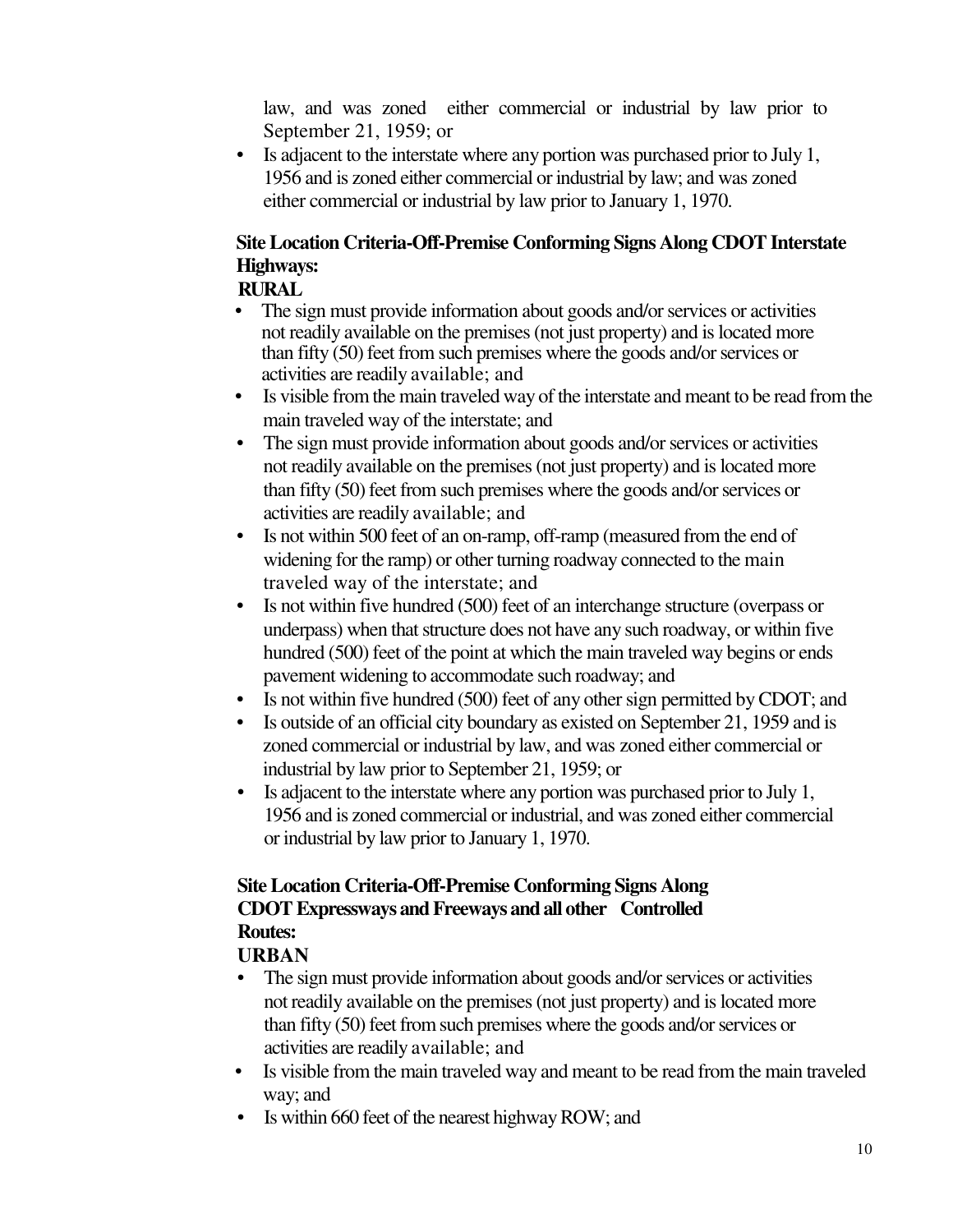- Is not within one hundred (100) feet of any other sign permitted by CDOT; and
- Was zoned by law either commercial or industrial by prior to January 1, 1970 for a sign up to 1200 square feet with a maximum width of 60 feet and maximum height of 30 feet, and advertising any goods or services not violating any federal laws; or
- Was zoned by law either commercial or industrial on or after January 1, 1970 for a Necessary Goods or Service sign.

#### **Site Location Criteria-Off-Premise Conforming Signs Along CDOT Expressways and Freeways and all other Controlled Routes: RURAL**

- The sign must provide information about goods and/or services or activities not readily available on the premises (not just property) and is located more than fifty (50) feet from such premises where the goods and/or services or activities are readily available; and
- Is visible from the main traveled way and meant to be read from the main traveled way; and
- Is not within three hundred (300) feet of any other sign permitted by CDOT outside of incorporated villages and cities; or not within one hundred (100) feet of any other sign permitted by CDOT within incorporated villages and cities.
- The sign must provide information about goods and/or services or activities not readily available on the premises (not just property) and is located more than fifty (50) feet from such premises where the goods and/or services or activities are readily available; and
- Was zoned either commercial or industrial prior to January 1,1970 for a sign up to 1200 square feet with a maximum width of 60 feet and maximum height of 30 feet, and advertising any goods or services not violating any federal laws; or
- Was zoned by law either commercial or industrial on or after January 1, 1970 for a Necessary Goods or Service sign up to 150 square feet in area.
- It is not adjacent to an on-ramp, off-ramp or other turning roadway connected to the main traveled way of the highway; and
- Is not within five hundred (500) feet of an interchange structure (overpass or underpass) when that structure does not have any such roadway ramp or turning roadway; and is not within five hundred (500) feet any at-grade or highway or railroad intersection

## **New Off-Premise Signs Within 500 feet of Ramp Widening** Per CDOT's Size,

Lighting, and Spacing, Agreement with the Federal Highway Administration of July 9th 1971. Section III. State Control, Spacing of Signs, 2 (b):

"2. Interstate Highways and Freeways on the Federal-aid Primary System.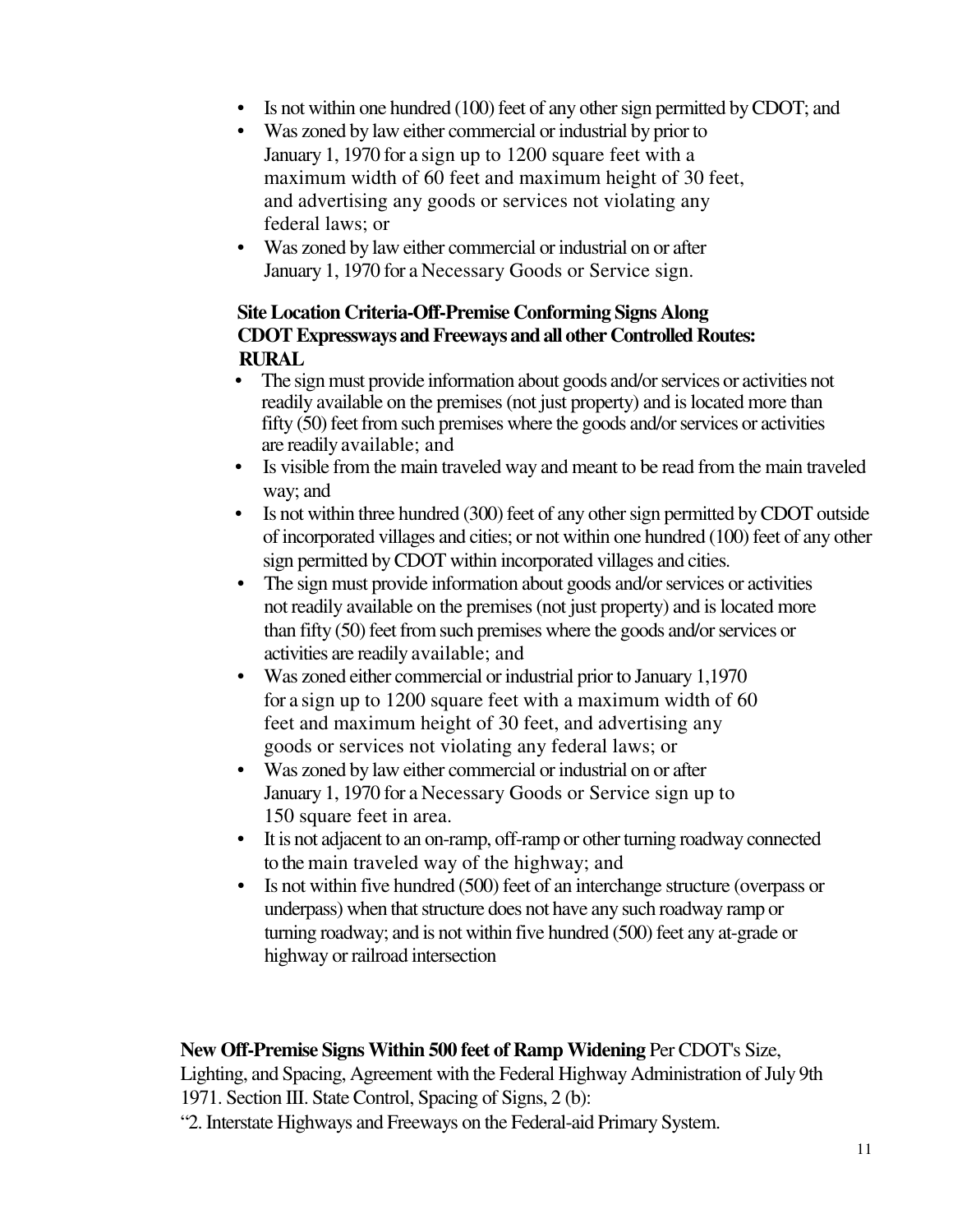b. Outside of incorporated villages and cities, no structure may be located adjacent to or within 500 feet of an interchange, intersection at grade, or safety rest area. Said 500 feet to be measured along the Interstate or freeway from the beginning or ending of pavement widening at the exit from or entrance to the main-traveled way."

When reviewing applications involving ramp widening on freeways or interstate highways, Region Outdoor Advertising Inspectors will verify the 500 feet measurement where signs can be placed in proximity of the 500 feet of beginning or ending of pavement widening. The Inspector should review ROW plans and consult a CDOT Engineer for verification that the proposed sign will not be within the 500 feet of beginning or ending of pavement widening. The review may also include the need to consult the Region Traffic Engineer and the Traffic Striping and Signing Plans of the section of highway to verify the striping plans for the ramps involved. If the 500 feet cannot be determined after the review, the Inspector will send the review information to the Outdoor Advertising Control Program Manager, who may consult with the Attorney General's Office for a determination and placement of the sign. If the sign cannot be erected beyond the 500 feet of the beginning or ending of pavement widening, the application will be denied by certified letter sent from the Region Outdoor Advertising Inspector to the applicant.

**Necessary Goods or Service** advertising devices must satisfy all of the provisions:

- signs can only be located along non-interstate highways in areas which were zoned for industrial or commercial uses under authority of state law on or after January 1, 1970; and
- each sign face is no larger than one hundred fifty (150) square feet; and
- is on the same side of the highway and located within 1,000 feet of an industrial or commercial building in place; and
- is within five (5) miles of the goods or services advertised; and
- no person providing necessary goods or services shall be eligible for more than two advertising devices in the same parcel after-January 1,1970 zoned area; and
- the advertising device shall predominately display the name and location of the necessary goods or services advertised.

**Directional** advertising devices containing directional information about public places owned or operated by federal, state, or local governments or their agencies, publicly or privately owned natural phenomena, historic, cultural, scientific, educational, and religious sites, and areas of natural scenic beauty or naturally suited for outdoor recreation, deemed to be in the interest of the traveling public. They can be situated on un-zoned land and are recommended to have blue backgrounds and white lettering with no trim. They can be a maximum of 150 square feet with maximum length of 20 feet or maximum height of 20 feet. CDOT recommends 15' wide x 10' high.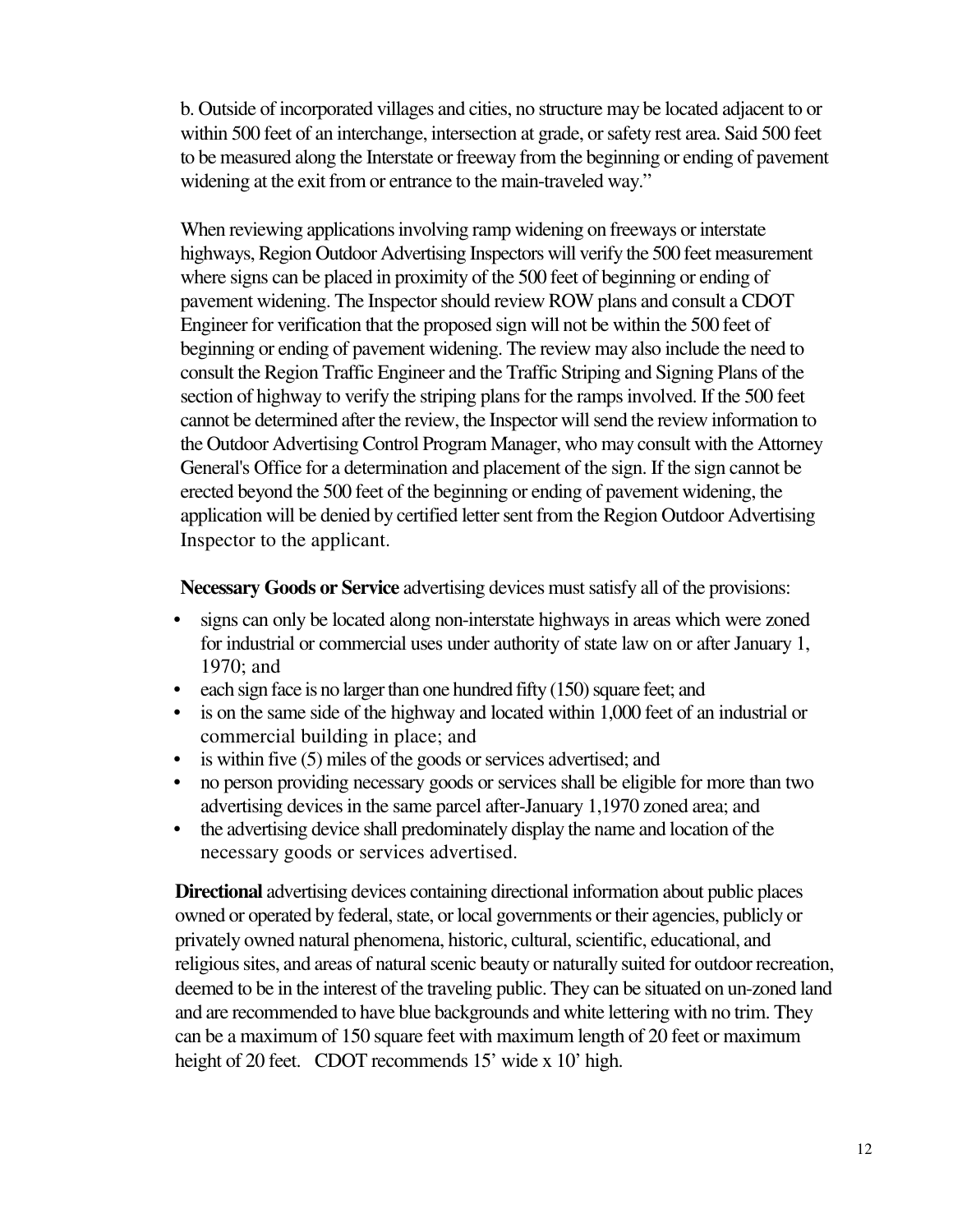**Official** advertising devices may be erected on private property within the CDOT control area regardless of zoning by following procedures outlined below,

- The sign must be erected and maintained by a public officer or agency.
- The sign must be erected within the territorial jurisdiction or zoning jurisdiction of the public officer or agency.
- The official advertising device must be approved by the governmental entity through an enacted statute, rule, regulation, ordinance, declaration or resolution which specifically states that "it is the duty of the governmental entity to erect this sign for a public purpose."
- The public purpose should be directly cited in such statute, rule, regulation, ordinance, declaration or resolution.
- Such documentation should be kept in the official sign file at the Region and should be issued a number and entered into the database.
- Official signs are "FEE EXEMPT', and should be so noted in the database
- The numbering scheme shall begin with 21000 for Region 1, 22000 for Region 2, 23000 for Region 3, etc. The next three numbers are for the official sign number as assigned by each Region beginning with 1.
- The official advertising device shall not advertise any private business or private purpose.
- The size of the official advertising device cannot exceed one hundred and fifty (150) square feet per face.
- The message may only contain public purpose messages within the jurisdiction of that governmental entity.

All official signs along the Interstate and Federal-Aid Primary highways must have Department approval prior to installation.

Official signs require an official act of the governing body (resolution or ordinance) authorizing sign erection and maintenance at a specific location for a public purpose. Persons interested in erecting official signs should contact their nearest CDOT Region Office Outdoor Advertising Inspector (see contact information in APPENDIX A). Owners of signs which meet the criteria for an official sign must fill out and submit an application for each official sign but are not required to pay any fee. The Department will issue written approval letters for each official sign request that meets all Outdoor Advertising requirements upon submission of a completed application form.

 "Public purpose" as it relates to this section is the legally defined duties as set out in each governmental entity's legal operational authority. The zoning information on the application form is not required for official signs.

**Nonconforming** Advertising Device means a sign which was lawfully erected but which fails to conform to the sizing, lighting, spacing or location requirements of law enacted at a later date or because of changed conditions, except those advertising devices allowed by § 43-1-404(1), C.R.S. [23 C.F.R. 750.707; § 43-1-413, C.R.S., § 43-1-403(12); § 43-1-404(1)(e)(I), C.R.S.]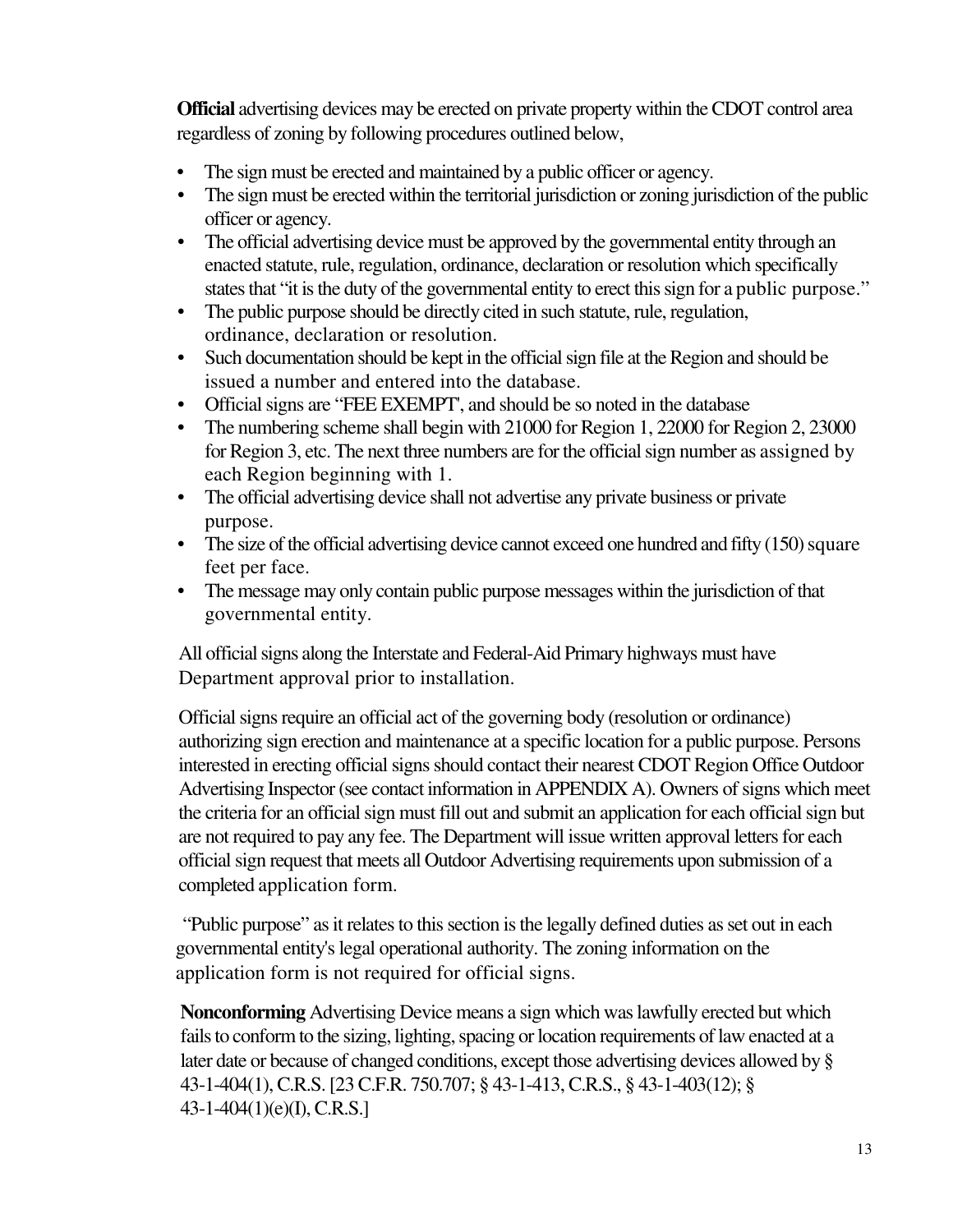Nonconforming status **cannot** be granted to a new sign.

The status of any Outdoor Advertising Control device may change based on new information, zoning, statute or rules change. Depending on the reason for nonconformity, a non-conforming sign owner may apply to become a conforming sign.

Non-conforming signs are allowed to remain as nonconforming signs as long they are maintained as such and remain unchanged in any aspect or character and comply with Section 43-1-401 *et seq,* CRS, statutes and the rules and regulations found in 2 CCR 601-3.

Non-conforming signs are only allowed reasonable and customary maintenance. CDOT will allow up to 50% of the total replacement cost of the advertising device in any one year. CDOT considers the vertical support structure, i.e. posts and footings, as 50%; and the advertising support structure, also known as the "head", as 50%. Please see the rules and regulations in 2 CCR 601-3 for the method to determine total replacement cost.

Non-conforming advertising devices which are blank or display obsolete advertising matter or only advertise that the space is for rent for a period of six months, are abandoned and shall be removed at the sign or property owner's expense and cannot be re-erected.

**Illegal** advertising devices are erected or maintained in violation of State statutes, CDOT Rules and Regulations Pertaining to Outdoor Advertising 2 CCR 601-3, local law or ordinances.

Illegal advertising devices cannot and will not be permitted by CDOT. Such illegal advertising devices will not be compensated by CDOT in the event of highway widening or highway improvements.

Several types of illegal signs are:

- 1. An existing non-conforming sign that fails to renew its permit.
- 2. An existing non-conforming sign that is modified so as to violate the size, lighting or spacing provisions of the State statutes or rules and regulations.
- 3. An existing non-conforming sign that is modified in any aspect or character from its original non-conforming status.
- 4. An existing non-conforming sign that is blank or advertises out-of-date material.
- 5. A new sign erected in a controlled area where signs are not allowed.
- 6. A new sign that violates size, lighting or spacing requirements.
- 7. A new sign that fails to have a proper permit as required by State law.
- 8. Any sign erected on any controlled route right-of-way without permission of the CDOT.

Illegal signs placed within CDOT State highway ROW are declared to be public nuisances and subject to immediate removal by any Department employee. Signs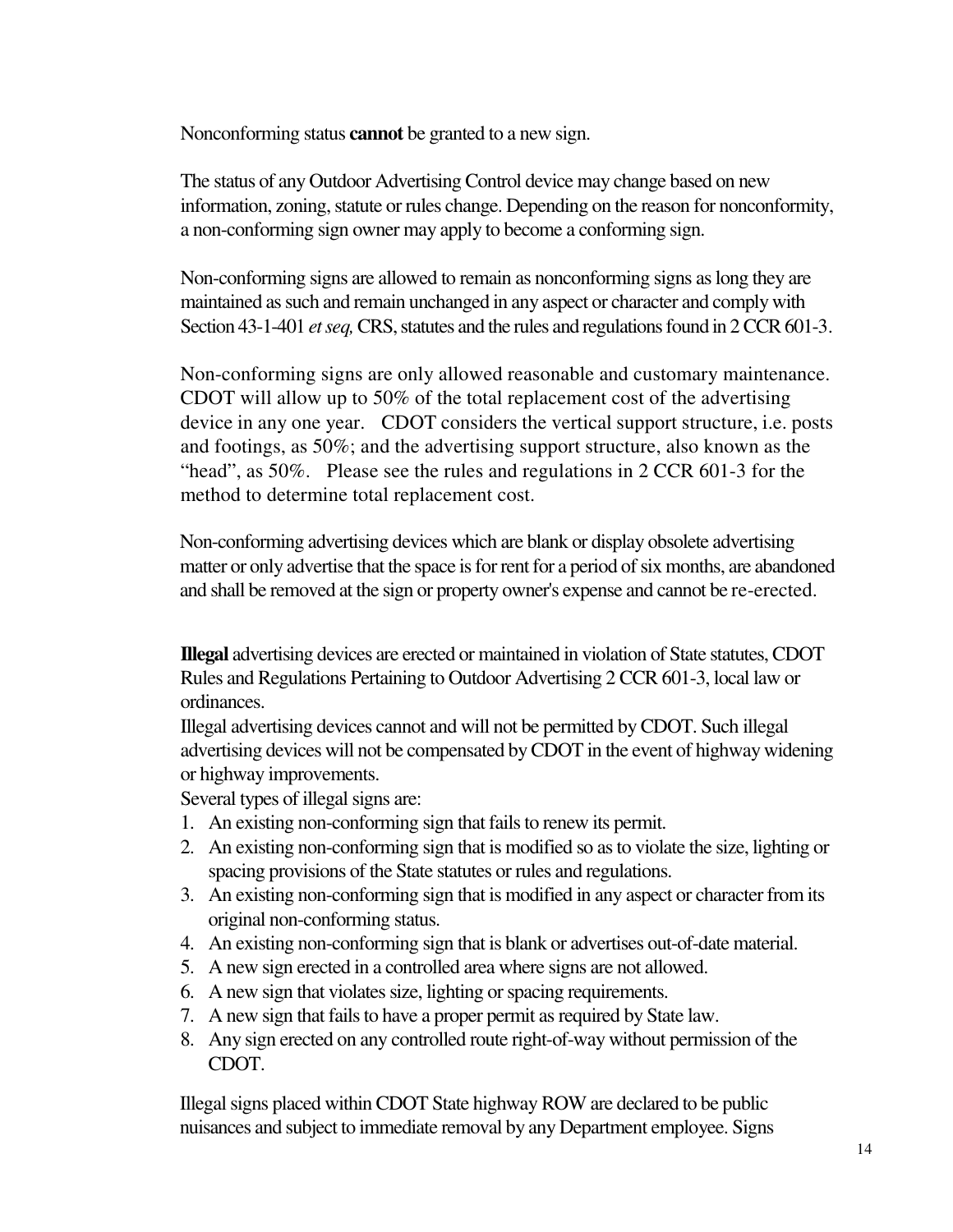removed from within the ROW are normally stored at the nearest CDOT facility for a period not to exceed thirty (30) days and then are discarded.

**On Premise Signs** The purpose of an on-premise sign is to advertise the principal or primary activities, goods or services available upon the premises, or to identify the property upon which the sign is located. Such signs may direct the traveling public to the closest entrance to the premises located upon that property, or to advertise the property upon which the sign is located for sale or lease. Signs that indicate the name of the business, principal or primary activities or profession(s) conducted on the property and are within fifty (50) feet of the premises may be regulated by the local jurisdiction but are not regulated by CDOT. Signs on the property that are more than fifty (50) feet from the premises may be subject to regulation by the local jurisdiction and CDOT. An on premise sign must be located upon the same property as the premise activity advertised.

**Property Identification Signs** A sign which identifies the property upon which it is located is an on-premise sign if it only advertises the following information of record: the name of the property; the type of property; its logo; and/or the name of the owner of the property. Signs located on the property upon which the premises are located may direct the traveling public to the closest entrance to the premises. Only one sign visible to traffic proceeding in any one direction is allowed per mile on any single property. Property identification signs must be equal to or less than one hundred fifty (150) square feet, including border and trim.

**For Sale or For Lease Signs** A sign which advertises the property upon which it is erected for sale or lease is an on-premise sign if it predominately advertises the sale or lease of that specific piece of property only. The sign message is limited to logo and/or trade name, type of real property, address and telephone number of the party offering the property for sale or lease. Only one sign per mile is visible from each direction of travel on the main traveled way is allowed on any one property. These signs must be placed upon the actual property being offered, cannot exceed ninety-six (96) square feet each (including border and trim) and do not require a CDOT permit.

**Non-commercial Signs** (i.e., religious, social or political commentaries) may only be erected by the owner or lessee on their property, where the premises is the primary structure(s), parking area and private roadway. Signs that are on the property and within approximately 50 feet of the premises are not regulated by CDOT. Such signs that are on the property and more than 50 feet from the premises may be no larger than 150 square feet and are limited to two signs per mile visible to traffic proceeding in any one direction if the highway frontage of the property upon which the premises is located is less than one mile in length. If the highway frontage of the property upon which the premises is located is more than one mile in length, one sign visible to traffic proceeding in any one direction per mile is allowable.

**Advertising Devices within CDOT ROW** Pursuant to §43-1-117(3)(a), CRS, "...no person other than the department without written approval of the department shall erect or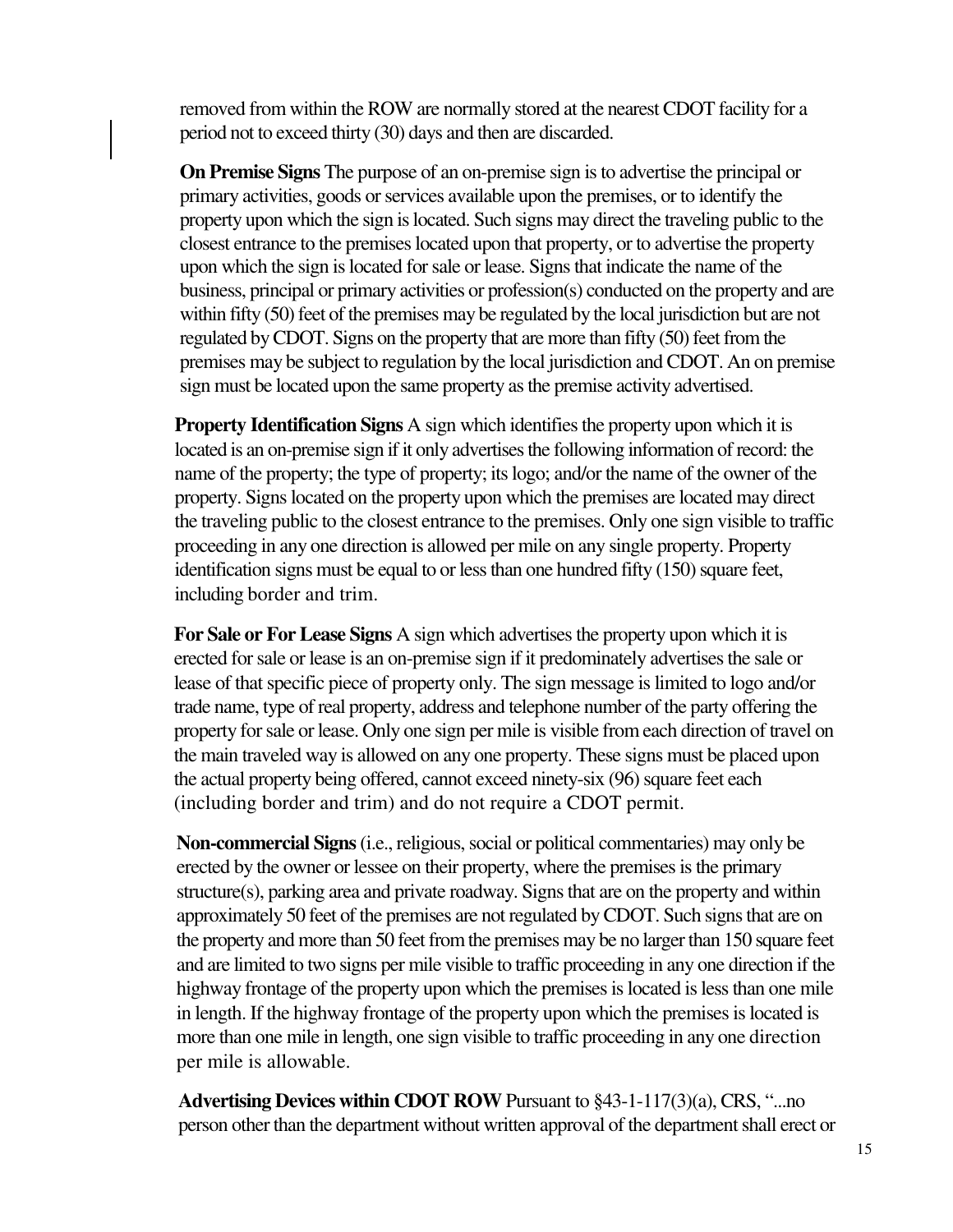maintain any advertising device located either wholly or partly within the right-of-way of any state highway that is a part of the state highway system, including streets within cities, cities and counties, and incorporated towns. All advertising devices so located are hereby declared to be public nuisances, and any law enforcement officer or peace officer in the state of Colorado or employee of the department is hereby authorized and directed to remove the same without notice."

Signs without specific written permission are subject to possible sanctions. Any CDOT employee is authorized and directed, should advise the Region Advertising Inspector via e-mail at their earliest convenience after removing illegal sign(s). Removed signs should be safely stored at the nearest CDOT Region Maintenance Facility for a period of not less than thirty (30) days. Owners wishing to recover such illegal signs should be required to fill out CDOT Form 1343 acknowledging receipt of their illegal sign and stating they will not place any illegal signs in the future.

#### **Changeable Electronic Variable Message Signs (CEVMS)**

Please see 2 CCR 601-3 for the full requirements of CEVMS signs.

"CEVMS" or "Changeable Electronic Variable Message Sign" means a self-luminous advertising sign which emits or projects any kind of light, color, or message change which ranges from static images to full motion video. This shall include "Variable Message Sign" which means an advertising sign, display or device with moving parts whose message may be changed by electronic or by remote control or other process through the use of moving or intermittent light or lights. [43-1-404(1)(f)(I), C.R.S.]

Signs which contain, include, or are illuminated by any flashing or intermittent, or moving light or lights are prohibited, except those giving the following public service information: time, date, temperature, and weather which require a minimum display time of four (4) seconds with a one second "dark" interval in-between messages.

CEVMS devices with nighttime lighting levels that do not exceed 0.3 foot-candles above ambient light, and a minimum display time of (4) seconds whose message is changed by instantaneous re-pixilation are not illuminated by flashing or intermittent light or lights (making them acceptable for outdoor advertising). CDOT recommends eight (8) second display time. Scrolling, flashing or intermittent lights, or any method utilizing movement or the illusion of movement as a part of the message is prohibited.

No CEVMS may be placed within one thousand feet of another CEVMS on the same side of a highway. On-Premise Signs inside fifty feet of the advertised activity are not counted for purposes of this spacing requirement. [§ 43-1-404(1)(f)(I), C.R.S.]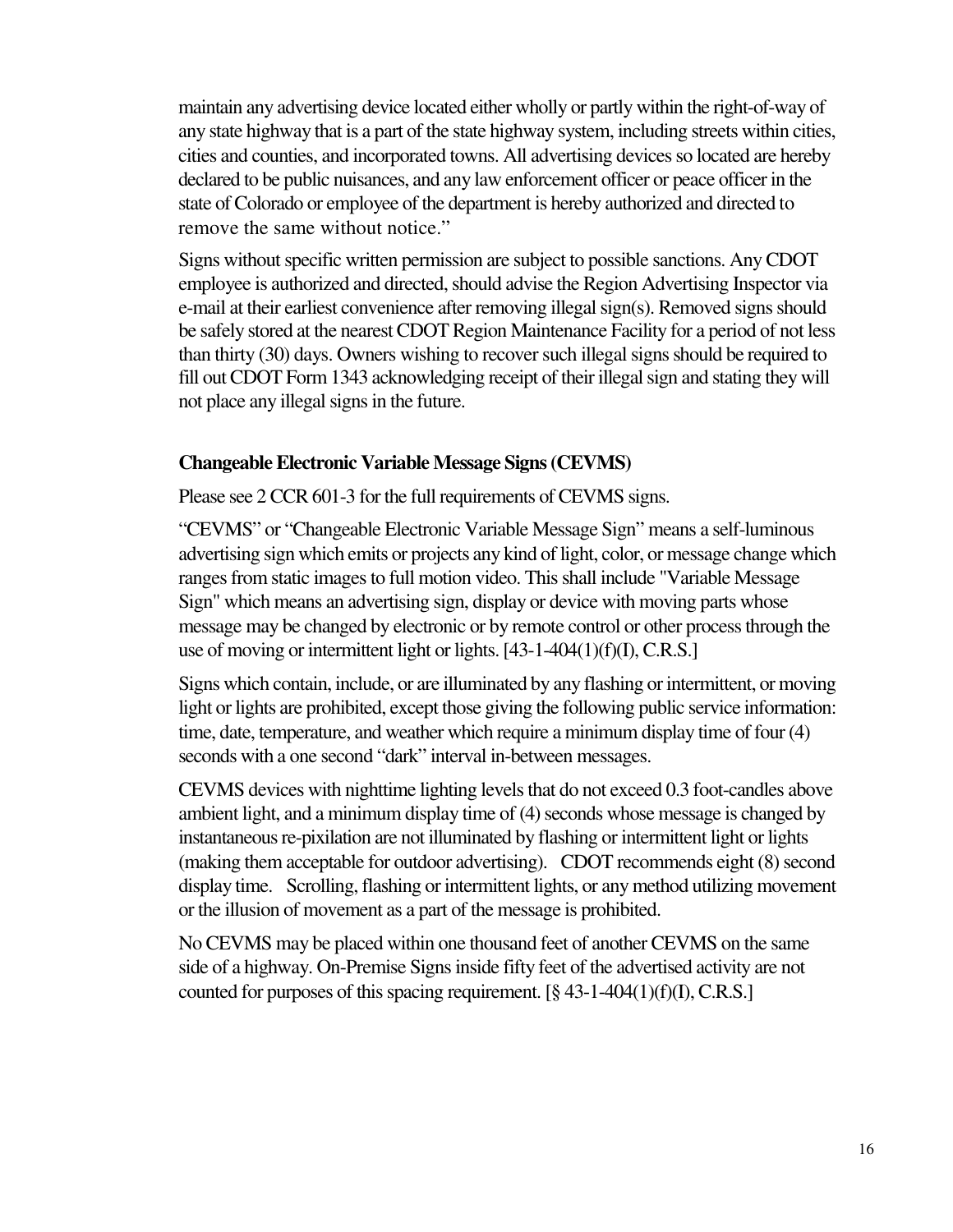**BANNERS AND DECORATIONS** and temporary signing for events by nonprofit organizations over and within State highway ROW that is not an interstate highway, freeway or expressway may be authorized with Special Use Permit CDOT Form No. 1283. Permanent overhead signs or arches may not be erected or suspended over or attached to any State highway structure or facility. Banners or decorations are not authorized within interstate, freeway or expressway ROW.

Temporary signs placed within State highway ROW without specific written permission from the Department are declared to be public nuisances pursuant to §43-1-417(3)(a), CRS, and any law enforcement officer in the State of Colorado or any employee of the Department is authorized and directed to remove the same without notice.

Authorized banners and unlighted decorations over the roadway must have a vertical clearance of at least eighteen (18) feet and lighted decorations over the roadway must have a vertical clearance of at least twenty-four (24) feet and be suspended securely from permanent structures or poles. No temporary supports are allowed and use of State structures or facilities is prohibited.

Annual or biennial permits for non-decorative banners at specific locations are issued to a local jurisdiction or a nonprofit organization sponsoring an event that has been approved by the local jurisdiction. The local jurisdiction then authorizes each banner installation, notifies the Department, and provides traffic control. Banners displaying private advertisements are not allowed. Trademarked lettering or logos are not allowed on banners.

Banners are not authorized on controlled access ROW nor shall they be attached to any State structures or facilities.

**Conditions and Restrictions for Installation of Banners in State Highway ROW** applicable to all non-decorative individual banner permits and annual/biennial permits to local agencies:

- The event must be approved by the local jurisdiction(s) directly affected by it.
- Display is allowed only within the community that is staging the event, or immediately adjacent to the event location.
- The banner must be made of substantial material, such as: cloth, canvas, or plastic/vinyl.
- The Region Traffic Engineer shall determine the maximum number of banners allowed and their specific location(s).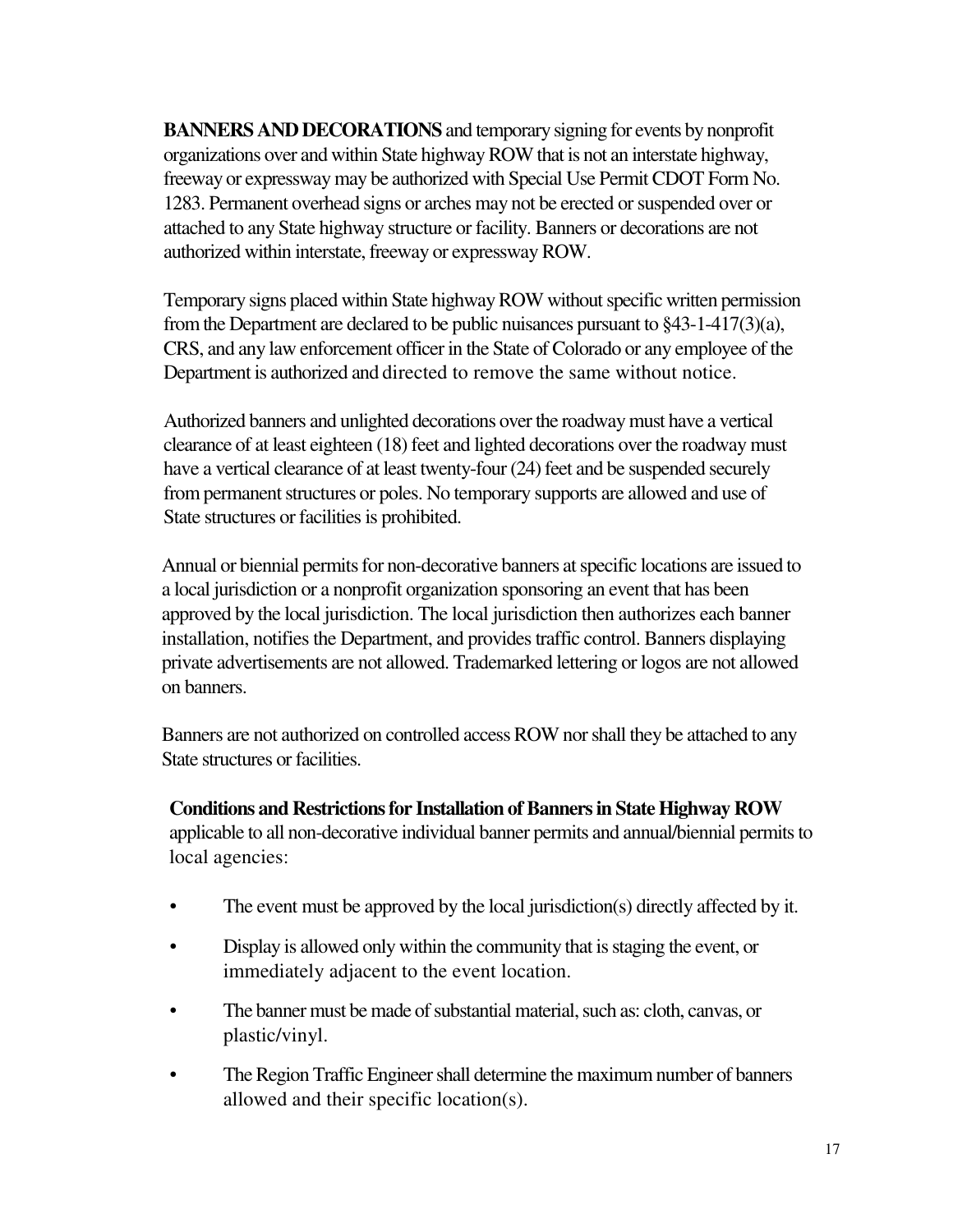- Rope shall be without knots.
- Banners shall not contain private advertising whether in trademarked text or logo format, however, brief text, and/or logos identifying the applicant's local agency (e.g. city or county only) are allowed.
- Telephone number, address, website URL and e-mail address shall not be displayed on any banner within the State highway ROW.
- The lowest point of banners shall be at least twenty four (24) feet above the roadway.
- Suspension or installation of banners is prohibited on State-owned traffic signal poles or other State-owned structures or facilities.
- Local police may provide traffic control while the banner is being installed or removed.
- The display may be allowed two weeks before the event and may remain in place for the duration of the event; however, the total display period should not exceed six weeks.

**Decorative Banner** permits are issued to local jurisdictions for beautification and/or enhancement of their local streets. One single banner may be hung on streetlight poles with one luminaire. Such banners shall not be larger than three (3) feet wide and eight (8) feet long, and may be mounted on the backside of the streetlight pole with the top of the banner at a height of approximately eighteen (18) feet. The bottom of all banners shall not be less than twelve feet above the ground and shall be attached to the streetlight pole. As a minimum, decorative banners shall:

- Be used exclusively on conventional highways.
- Not contain advertising whether in text or logo format. However, non-trademarked decorative text or brief text, and/or logos identifying the applicant local agencies, (e.g. cities and counties only) are allowed.
- May remain in place for periods up to two years-the normal biennial permit duration, however, at the end of the two years, the local agency may reapply.
- Be applied for by the local jurisdiciton.

**Flags of the United States of America and the State of Colorado** may be placed within State highway ROW. Encroachment permits are not required within city corporate boundaries; however, the Department should approve the method of installation and maintenance. Within unincorporated areas, no-fee permits are issued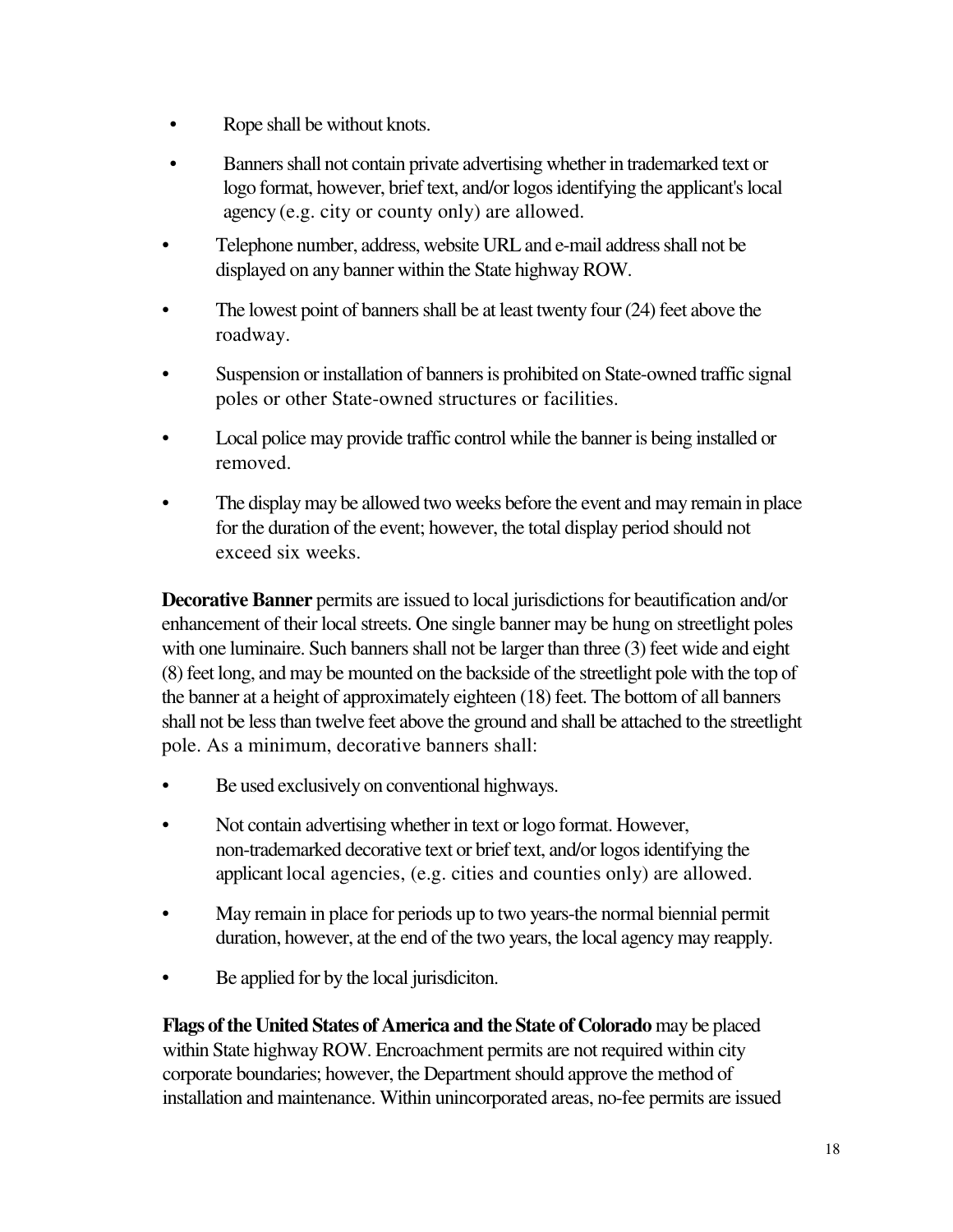for such flag installations after any needed traffic and maintenance reviews are completed. Applicants usually are local jurisdictions and civic organizations, but individuals may make applications for flags to be displayed within the State highway ROW immediately fronting their property.

**Holiday decorations** are permitted only on conventional highways—they are not allowed adjacent to interstate highways, freeways or expressways. Decorations attached to vertical structures (other than State-owned facilities) such as power, telephone, or light poles are not to project beyond the front face of the curb line and shall be at least fourteen (14) feet above the sidewalk. Decorations attached to vertical structures that project beyond the curb line or cross the highway shall have a minimum vertical clearance of eighteen (18) feet above the highway pavement at curb line. Decorations shall not be attached to State-owned facilities.

Decorative red, yellow or green lights shall not be placed where it could interfere with the driver's perception of traffic signals.

**PERMIT PROCEDURES** A permit from the Colorado Department of Transportation is required to:

- Erect and/or maintain an off-premise outdoor advertising sign, display, or device, except those noted below, along controlled routes within the Control Area in areas Zoned for Commercial or Industrial uses by law, or
- Maintain non-conforming outdoor advertising sign, display, or device, including signs mounted on portable frames or trailers.
- No outdoor advertising signs, displays, or devices intended to be read from the main traveled way may be erected beyond 660 feet of the right-of-way of the interstate or federal-aid primary highway system, or the National Highway System.
- Those signs not requiring a permit are on-premise signs, official signs, for sale or for lease signs and underground public utility warning signs (See 2 CCR 601-3).

The permit requirements contained herein are in addition to any permit or licensing requirements of local governing bodies, or other state agencies. Additionally, the issuance of this permit shall in no way preclude the actions of any state agency, including CDOT from initiating legal proceedings against the applicant for violations of any state or federal law, rule or policy, including violations of federal or state environmental laws and regulations; nor is this approval intended to influence any action currently pending before a local board, commission or agency. Failure to provide truthful, accurate, and adequate information required by this application constitutes sufficient cause for the application or subsequent permit to be denied, cancelled, or revoked.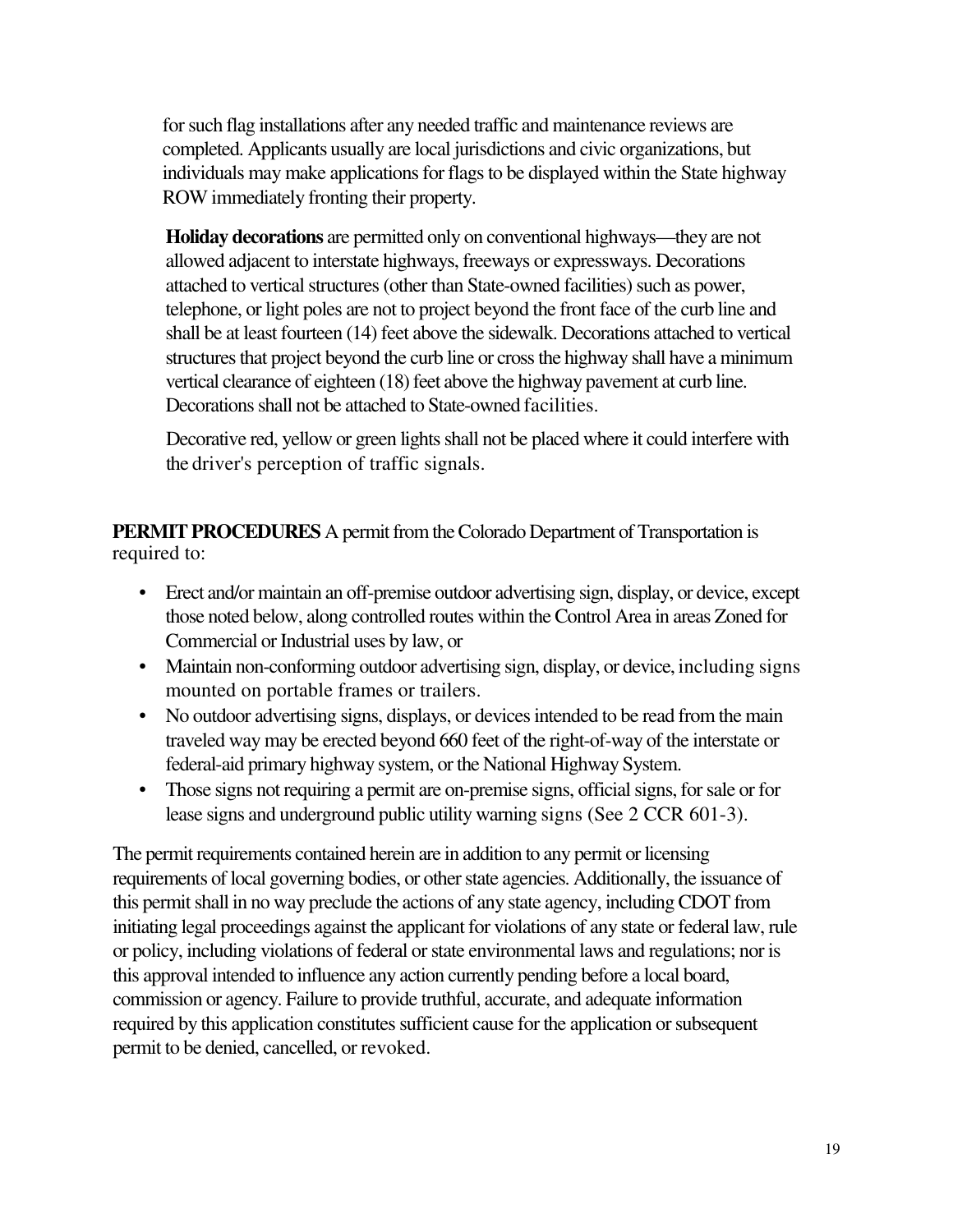**NO FEE PERMITS FOR OFFICIAL SIGNS** meeting the rules and regulations covered under the "Official" section require prior approval from the Department before being constructed. An application shall be submitted for an "Official" sign to enable the Department to review the proposed sign and location for conformance to Federal and State laws, rules and regulations. Contact the applicable Regional Outdoor Advertising Inspector (see Appendix A) for assistance prior to submitting an "Official" sign application. There is no fee for an "Official" sign permit or application.

Every official sign and location requires an official act of the governing body (retained in the Region files) and a letter from the CDOT Region Outdoor Advertising Inspector authorizing the sign and location. A letter from CDOT approving the "Official" sign will be sent to the applicant, but no actual permit or decal will be issued.

**APPLICATIONS** for a permit to erect an outdoor advertising device (CDOT Form No. 291, see Appendix B) are available online at:

http://www.coloradodot.info/library/forms/cdot0291.pdf, at any Region Office, or may be requested by telephone, at (303) 757-9273 or via US Mail, addressed as follows:

> Colorado Department of Transportation Outdoor Advertising Program Manager 4201 East Arkansas Avenue Denver, CO 80222

An application must be submitted and a CDOT permit acquired for each outdoor advertising sign prior to displaying advertisements. Once constructed and upon receipt of completed application and initial fee, a CDOT Outdoor Advertising Permit will be issued to applicant. A map of the Interstates, Federal-Aid Primary, State Secondary and National Highway System highways, where CDOT must effectively control outdoor advertising within the control area is available online at http://www.coloradodot.info/programs/logos-tods.html

No permit will be issued until a **fully completed** application has been received and approved for each separate outdoor advertising structure and is submitted to the respective Region Outdoor Advertising Inspector along with the required initial fee. Permit application approval or denial and incomplete applications shall be sent to applicant by Certified First Class US Mail.

One stake, paint or other identifying object should be placed at the proposed sign location at or as near as possible to the right-of-way line and others at the actual sign location denoting edges of the sign face(s) to assist the Department in investigating the proposed site. No application for permit will be approved until an on-site verification is conducted by the Department.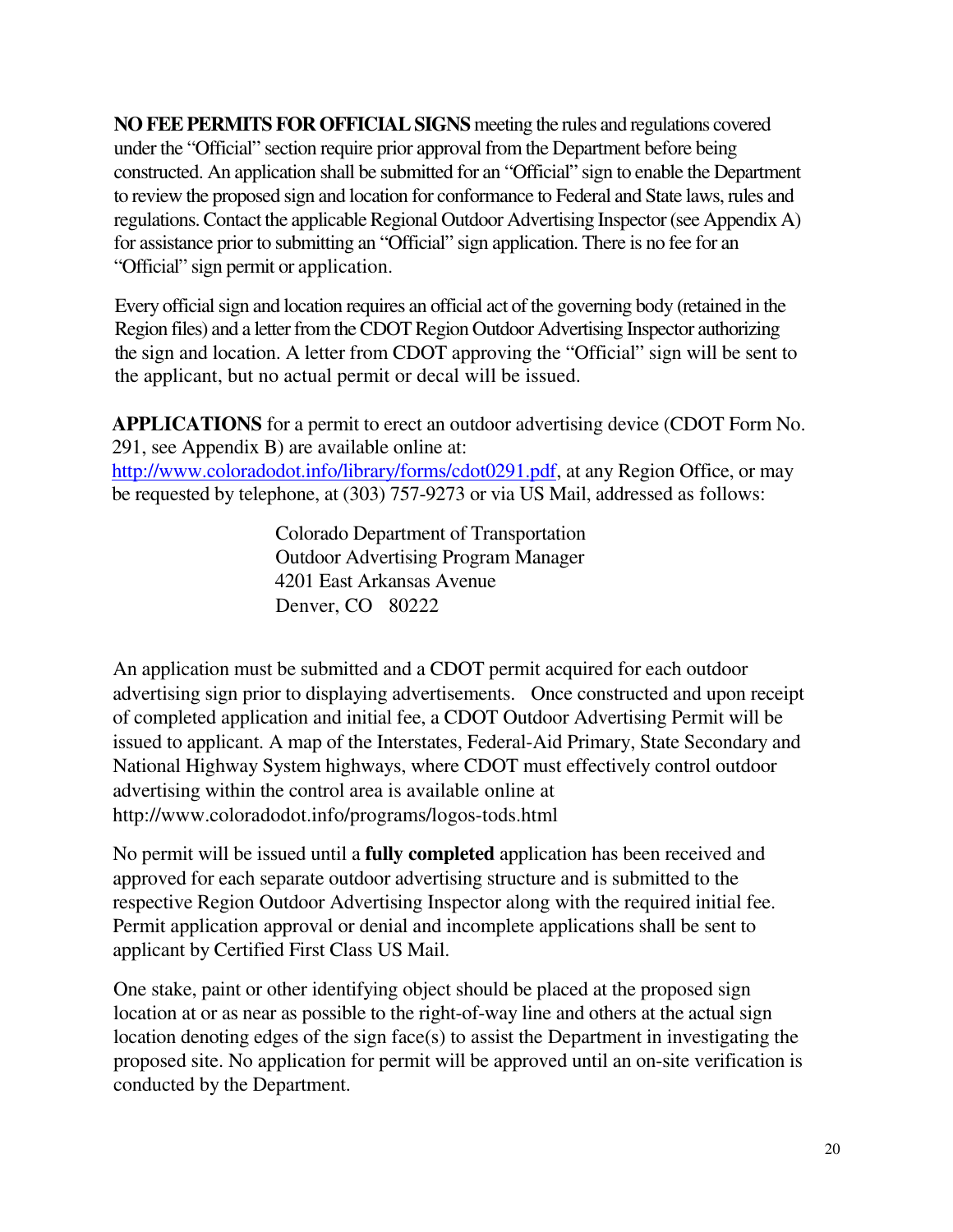**PERMIT FEES** are required per § 43-1-409 (1)(b) C.R.S. All new permit fees are submitted to the Region Outdoor Inspector along with the fully completed application and accompanying documentation. If approved the fee is remitted to the Region Business Office. If denied, the fee is returned to the applicant.

**PERMIT AND PERMIT IDENTIFICATION** will be issued upon approval, and the payment of fees for all lawful outdoor advertising structures. The permit identification provided by CDOT shall be securely affixed to the appropriate outdoor advertising structure in a location visible from the nearest shoulder of the road within thirty (30) days of receipt. It is the responsibility of the sign owner to ensure that off-right-of-way vegetation is sufficiently controlled at the site to ensure that the permit sticker is clearly visible from the nearest shoulder of the main traveled way. If the permit identification is not visible, the permit is subject to revocation.

**A PERMIT TAG** will be provided by the Department when the annual permit renewal fees have been paid by the permit holder for the State fiscal year which the fees are scheduled on. The Permit Tag, which has the fiscal year printed on it, will be placed on the Permit Identification previously described in this manual. The purpose of the Permit Tag is for the Region Outdoor Advertising Inspector to easily identify, during the annual inventory of advertising devices, all signs that are current with permit fees.

**PERMIT TERM** The proposed sign structure must be completed within 365 calendar days of issuance of the permit. Once erected, the sign permit expires on June 30 every year, but may be renewed annually so long as the structure remains compliant. For example, a zoning change, discovery of a prior mistake, a scenic byway designation or change can result in a status change, but the permit can still be renewed. The renewal request must be received **prior** to June 1 of each year. If the renewal request is not received prior to June 1, a \$50.00 late fee is assessed with no exceptions allowed.

**PERMIT TRANSFER** The ownership transfer of a specific outdoor advertising device for which a permit has been lawfully issued to the original owner will not in any way affect the validity of the permit for that specific device provided that the Department is timely notified within sixty (60) days of the actual transfer. Such written notice shall indicate the CDOT permit number and the effective date of transfer along with a copy of any lease or sale agreement documenting the transfer, and mailed to:

> Colorado Department of Transportation Outdoor Advertising Control Program Manager 4201 E Arkansas Ave Denver, CO 80222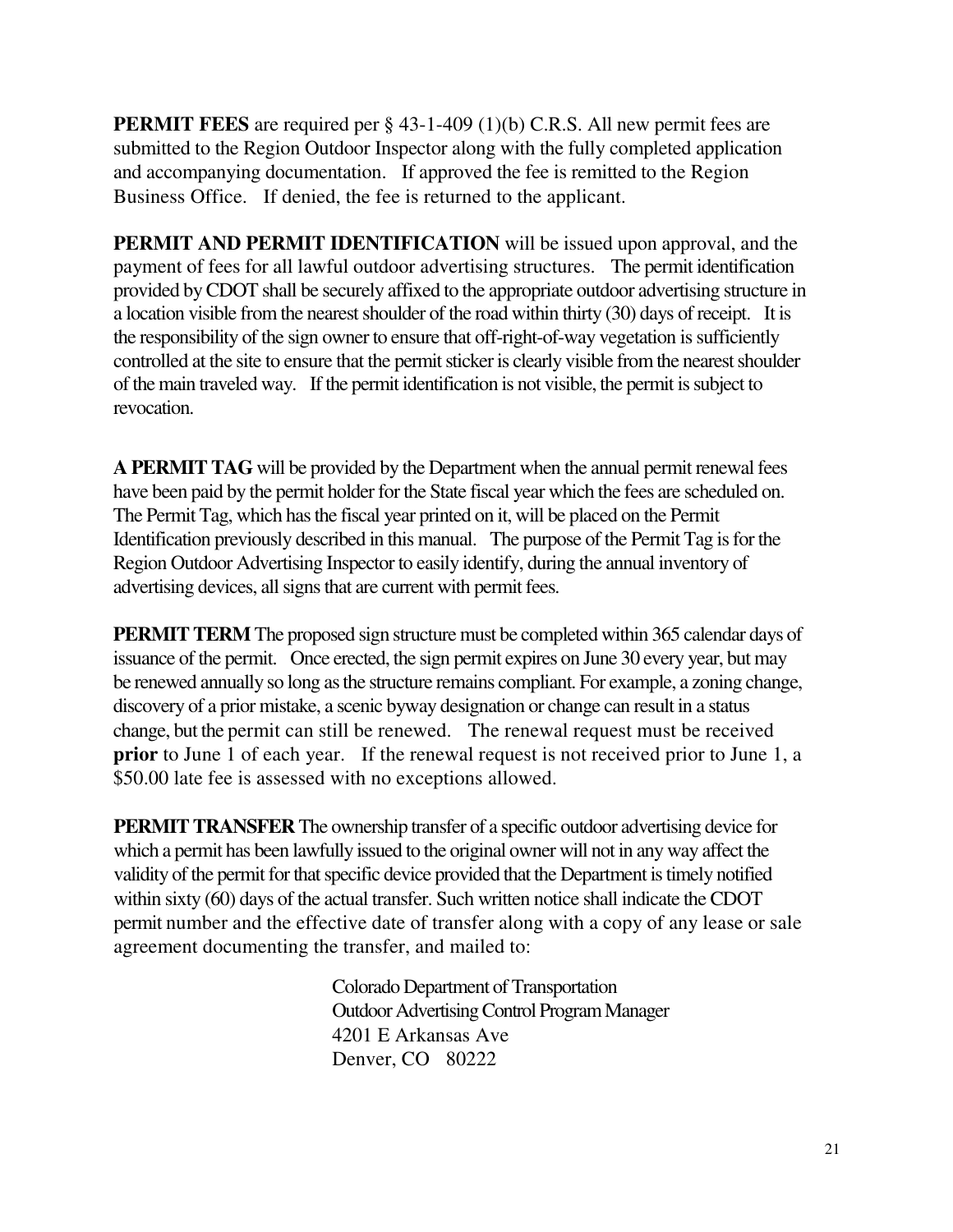**LOST, DAMAGED, OR DESTROYED IDENTIFICATION** may be replaced by notifying the Department in writing at the above address. If a lost sticker is located at a later date, it should be destroyed.

**PERMIT REVOCATION** Any valid permit issued for a lawful outdoor advertising structure may be revoked by the Department for any of the following reasons:

- Mistake of material facts by the issuing authority for which had the correct facts been made known, the outdoor advertising permit in question would not have been issued;
- Misrepresentations of material fact by the applicant for the outdoor advertising permit;
- Failure to complete all construction of structure within 365 days from the date of issuance of the outdoor advertising permit. A structure erected after the 365-day permit period will be subject to sanctions up to and including loss of permit and mandatory removal of sign structure.
- Any alteration of an outdoor advertising structure for which a permit has previously been issued which would cause that outdoor advertising structure to fail to comply with the provisions of the Outdoor Advertising Control Act and the rules and regulations promulgated by the Department pursuant thereto;
- Making alterations that change any or character of a non-conforming sign which could cause it to be other than substantially the same as it was on the date the sign became nonconforming. This means placing lighting on a previously unlit sign, changing the structural components (replacing 4X4 wood posts with 6X6 posts or providing additional bracing), alterations to the sign face (size or shape), replacing a destroyed sign, or total rebuilding of the sign in one calendar year.
- Failure to affix permanent permit identification within 30 days after erection of the outdoor advertising device;
- Unlawful destruction of trees or shrubs or other growth located on the right-of-way for any reason.
- Unlawful violation of the control of access on interstate, freeway, and other controlled access facilities, including destruction of access-control fencing.
- Failure to maintain a sign such that it remains blank for a period of six  $(6)$ consecutive months.
- Failure to maintain a sign such that it becomes obsolete.

**NOTICE OF REVOCATION OF PERMIT** The permit is subject to all applicable rules and regulations and is subject to revocation for violations thereof.

- Should the Department determine that a particular outdoor advertising structure permit violates one of the requirements set out by the permit, CDOT may revoke the permit for that outdoor advertising structure.
- When the need for revoking a permit has been determined, the Region Outdoor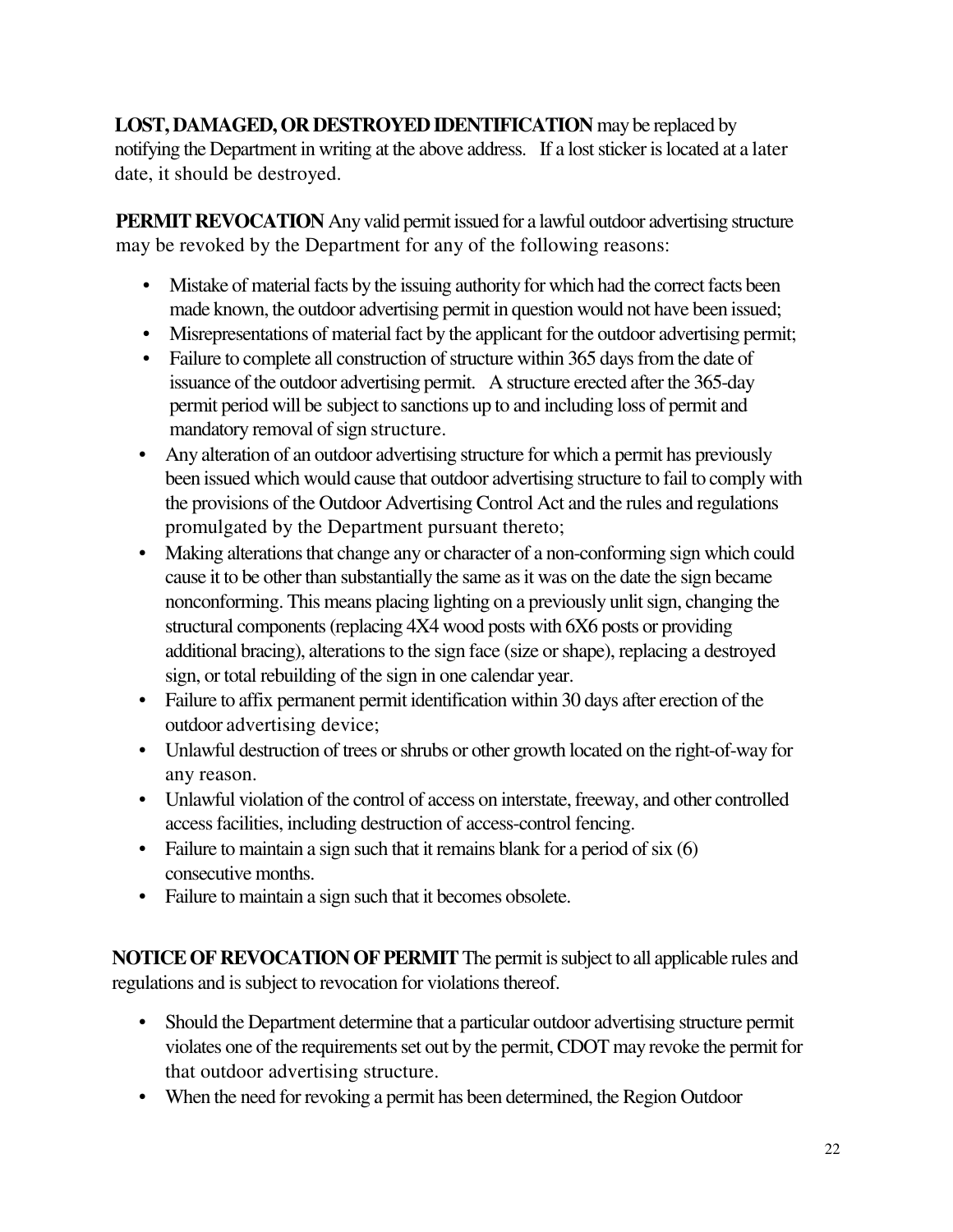Advertising Inspector will notify the owner of the sign and the owner of the property on which the sign is located by "Certified Mail: Return Receipt Requested", in the form of a letter setting forth the reasons the sign in question does not comply. The letters notifying the sign owner and the property owner of the sign in question will also state that the structure is unlawful. The letters will also state that if the structure is not removed or made to conform to the provisions of the act or the rules and regulations within a period of time after receipt of the letter, the Colorado Department of Transportation or its agents may, at the expense of the owners of the sign and/or property, remove the outdoor advertising structure. NOTE: All non-conforming signs, if found to be in violation of the terms of their permit, will be removed at the owners expense.

• The owner(s) of the sign and/or property, pursuant to  $\S$  43-1-412(4), C.R.S., shall have sixty (60) days within which to provide CDOT with proof of compliance, or may appeal the department's determination through the appeal process set forth in 2 CCR 601-3(5.00).

**NOTICE OF DENIAL OF PERMIT APPLICATION** Should the Department determine that a proposed outdoor advertising sign fails to conform to the standards of outdoor advertising as set forth in the Outdoor Advertising Control Act or the rules and regulations promulgated thereto by the Department, issuance of a permit for that proposed advertising structure will be denied.

- When the Department refuses to issue a permit, the owner of the proposed structure in question shall be notified by "Certified Mail: Return Receipt Requested", in the form of a letter setting forth the reasons the proposed structure does not comply; and may also return the application to the applicant.
- The applicant may appeal the department's determination through the appeal process set forth in 2 CCR 601-3 (5.00).

## **(REMAINDER OF PAGE INTENTIONALLY LEFT BLANK)**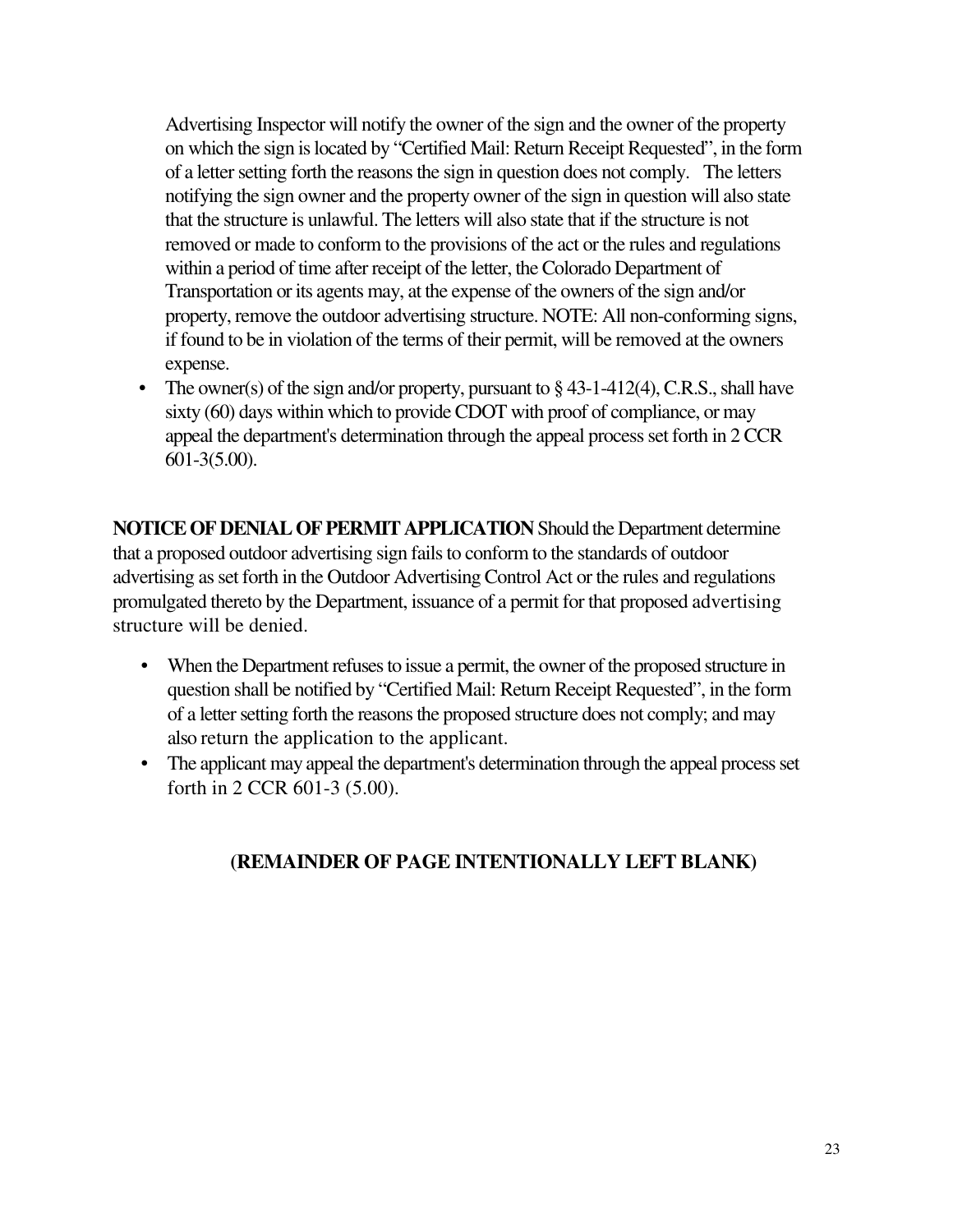**Vegetation Clearance Guidelines** CDOT is neither required nor obligated to provide visibility for a Outdoor Advertising Control device from the main traveled way of any state highway. Written requests to trim or remove vegetation will be evaluated by the Region Outdoor Advertising Inspector, with assistance from an arbor culturist or other landscaping professional, to determine if the clearance or trimming is necessary for its preservation or for the sole purpose of improving visibility of advertising devices. All vegetation trimming and/or removal will be performed by CDOT personnel or other competent professionals under contract with CDOT. Costs for all such vegetation control shall be paid by Special Use Permit applicant.

Vegetation control within CDOT highway right-of-way shall not be performed by others without specific written CDOT permission and Special Use Permit. Tree removal or vegetation trimming will not be done solely for advertising sign visibility.

#### **APPRAISAL**

**Appraisal of Signs Purchased** Prior to any negotiation to purchase or relocate any CDOT-permitted outdoor advertising device, the Region Outdoor Advertising Inspector shall prepare a written report outlining all available options for the device for presentation to the CDOT Region ROW Manager. Procedures for appraising and purchasing on- and off-premise signs located within CDOT widening or other improvement projects are located in Chapter 3 of the Right of Way Appraisal Manual. Appraisal methods must be followed as described in the Appraisal Manual. However for purposes of this Manual the methodology relating to signs and the flow of the project is explained as follows:

**Off Premise Signs in the Acquisition** Appraisal of Signs within a Right of Way Acquisition Project - during the process of developing right of way plans, the Region Resident Engineer in charge of the project will consult the Region Outdoor Advertising Inspector as to roadside signs that will be along the affected section of highway. The Region Outdoor Advertising Inspector will identify for the Resident Engineer the signs that will be in the take area of the project. The completed plans then will show signs by State Permit Number, mile marker, and status of sign as to conforming, nonconforming, or illegal. If the status of the sign(s) is illegal the sign should be identified as such and not purchased in the project but removed with construction of the project The Region Outdoor Advertising Inspector should take a photograph of the sign(s) in the take, attach the photo(s) to the plans and send them along with a current property owner lease, to The Region Right of Way Manager for the Appraiser to appraise the signs in the take. The Region Outdoor Advertising Inspector will provide pdf copies of the CDOT Outdoor Advertising Control State Permit file(s) of the signs to the Region ROW Manager for appraisal and potential relocation purposes. The Region Outdoor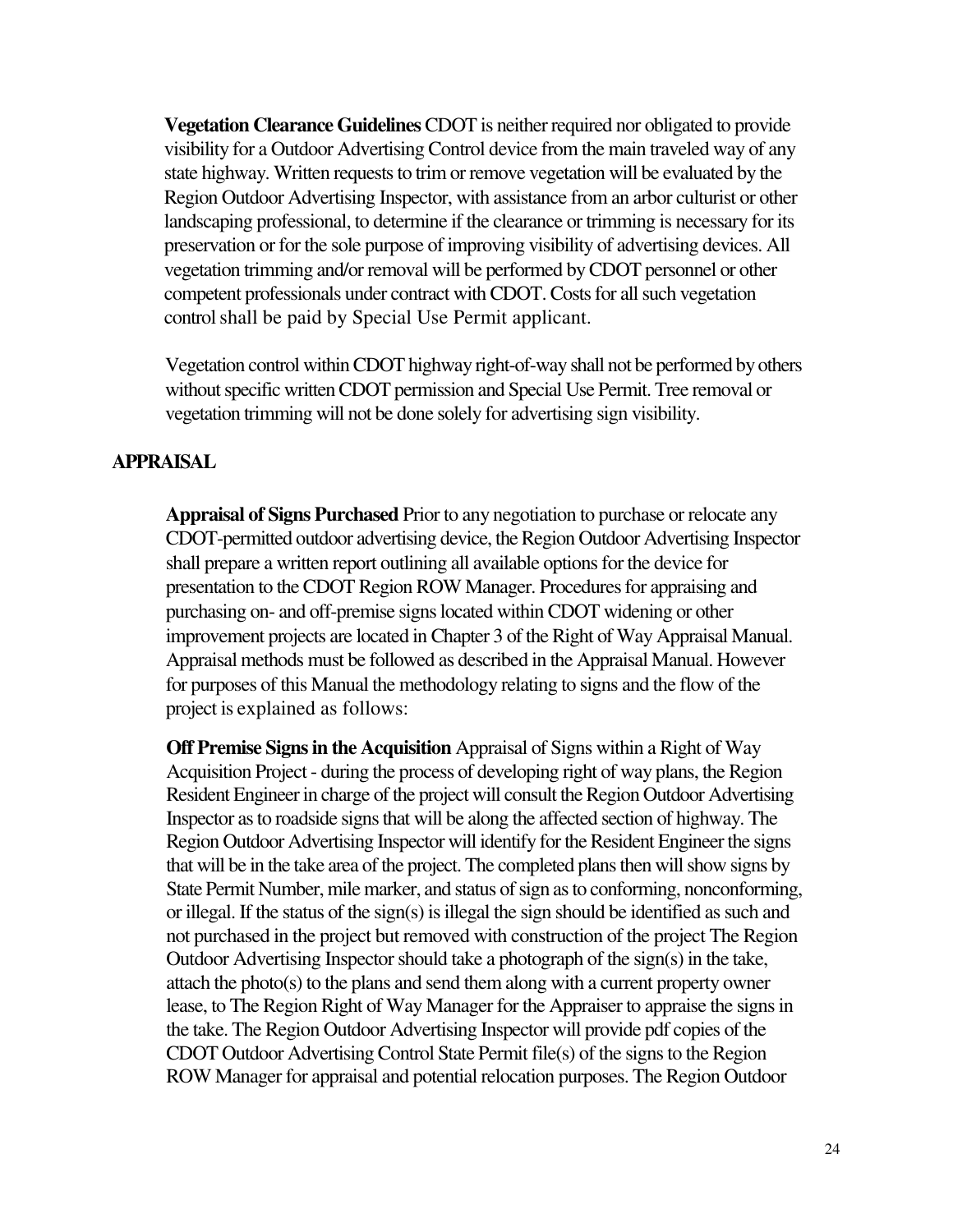Advertising Inspector should advise the Region ROW Manager of potentially available conforming site(s) for sign relocation within project limits.

Signs will be appraised by considering all three approaches to determine value. The Region Outdoor Advertising Inspector will assist the Region ROW Manager to determine if any off premise signs can be legally relocated outside of the take, and if the local zoning authority will allow such relocation. If the off premise sign can be legally relocated after acquisition as determined by the Region ROW Manager, then included in the appraisal report should be the following value estimate for relocation to be furnished by the Region Right-of-Way Manger:

A fair market value appraisal should be completed for all off-premise signs that cannot be legally relocated outside of the take by a sign contractor other than the sign owner after the acquisition, as determined by the Region ROW Manager.

On-premise signs are located upon the premises and only advertise the primary activities, goods or services conducted upon the premises. CDOT must offer to purchase these signs as part of the real property. The appraiser should include in the appraisal:

a. Contributory value of the sign. (Contribution to the total property value)

b. Cost to remove and relocate the sign.

c. The Reviewer will set the salvage value of on premise signs within the acquisition. Item (a.) above must be estimated by the appraiser since a sign appraiser may not understand or know the contributory value to the real property. Item (b) above must be supported by estimates from local sign experts or other reliable sources.

**Encroaching and Illegal Signs** Such signs within existing rights of way are not entitled to payment but will be listed in the Summary of Conclusions under Off Premise Signs(s) Contributory Value of Part(s) taken at a zero value. Illegal signs should be included in "the letter of information" sent to the Region ROW Manager.

**Review** The Region Review personnel will review the sign appraisals and recommend a Fair Market Value (FMV) on the sign(s). The FMV (CDOT Form #930A) is sent to the Region ROW Manager for purchase and/or relocation and removal. The Region Real Estate Specialist will present an offer of fair market value to the sign owner. Once the Memorandum of Agreement (CDOT Form #784) is signed by all parties, it will be sent to the Staff Project Development Branch for a warrant to be ordered.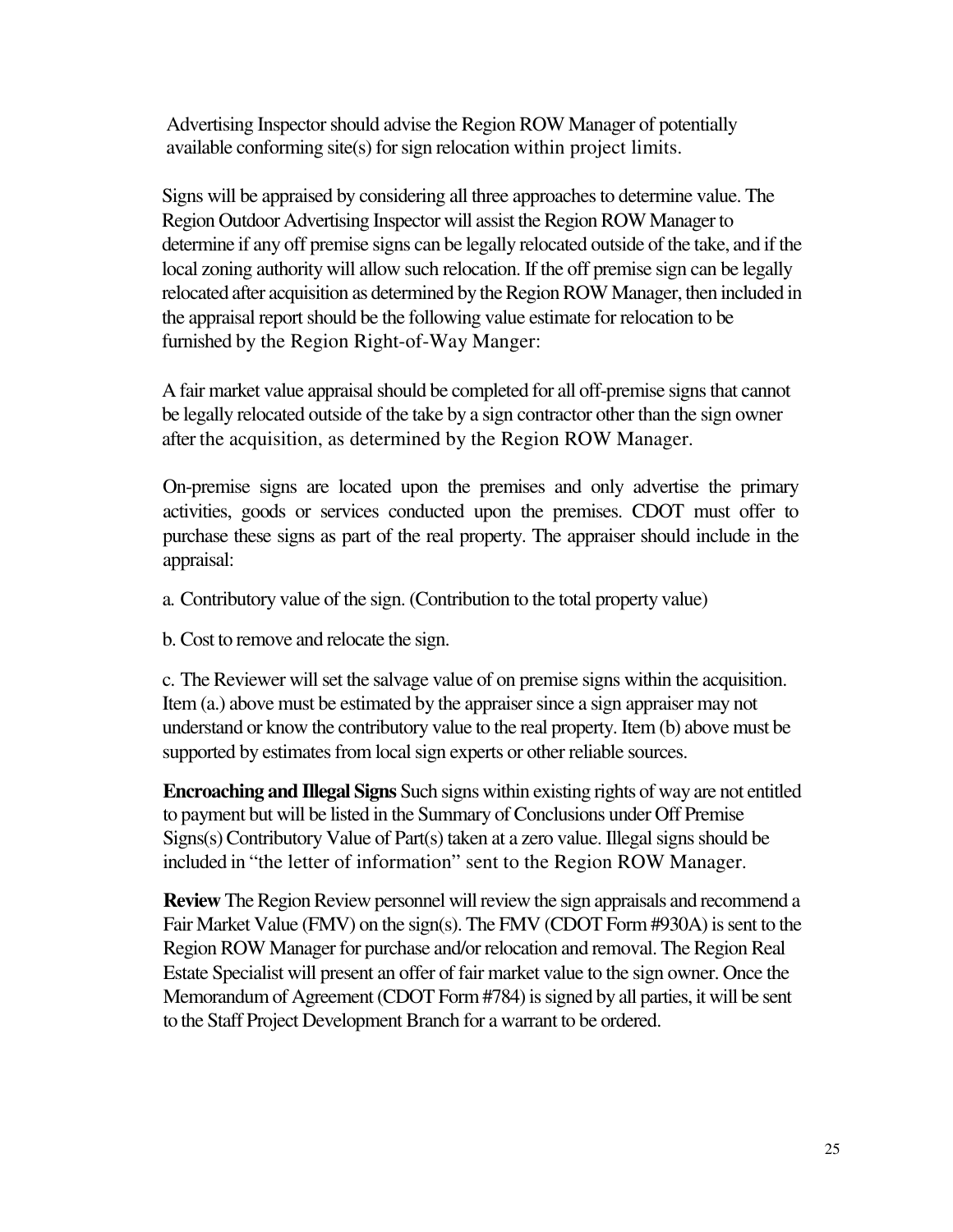#### **SIGN SITE VALUATION**

**Leaseholds** When outdoor advertising signs and sign sites involve a leasehold value, the CDOT Appraiser will determine value in the manner as any other real estate leasehold that has value to the lessee.

**ALL NEW SIGNS WITHIN CDOT RIGHT OF WAY** must be approved by the Region Traffic Engineer.

**Non-official Signs** are prohibited unless the sign is an on-premise sign which complies with Section 43-1-421(l)(2)(3)(a)(b)(c)(d) C.R.S, and is an on premise sign that is attached to a building and does not restrict pedestrian traffic and is not a safety hazard to the motoring public. No other advertising devices are allowed within the highway ROW pursuant to Section 43-l-417(3)(a), C.R.S.

**Bus Benches and Bus Shelters** provide a public service for passengers of our transit systems and the advertising messages placed thereon provide an economical way to provide this service.

CDOT should give written approval in the form of a permit to erect or maintain an advertising device on a Bus Bench or Bus Shelter within the ROW of any state highway if the local governing body having authority over the state highway pursuant to Section 43-2-135, CRS has approved such advertising device.

CDOT shall accept the local permit as a State approved permit if the approval procedure of the local governing body included a determination that the advertising device does not restrict pedestrian traffic and is not a safety hazard to the motoring public as per Section 43-1-407(2)(a), CRS.

CDOT, through the Project Development Branch, may enter into an agreement with any municipality or county who, under its authority, wishes to control bus bench and shelter advertising along a State highway within their jurisdiction. All agreements and leases will indemnify the State from all claims relating to the device(s) and will comply with minimum standards and specifications which may include but are not limited to design, number of devices, setback requirements, and location of the device(s).

#### **Bus Bench Advertising Devices**

1. Placement - bus benches shall only be placed parallel to the main traveled way along designated bus routes at designated bus stops, and shall be placed in accordance with the following: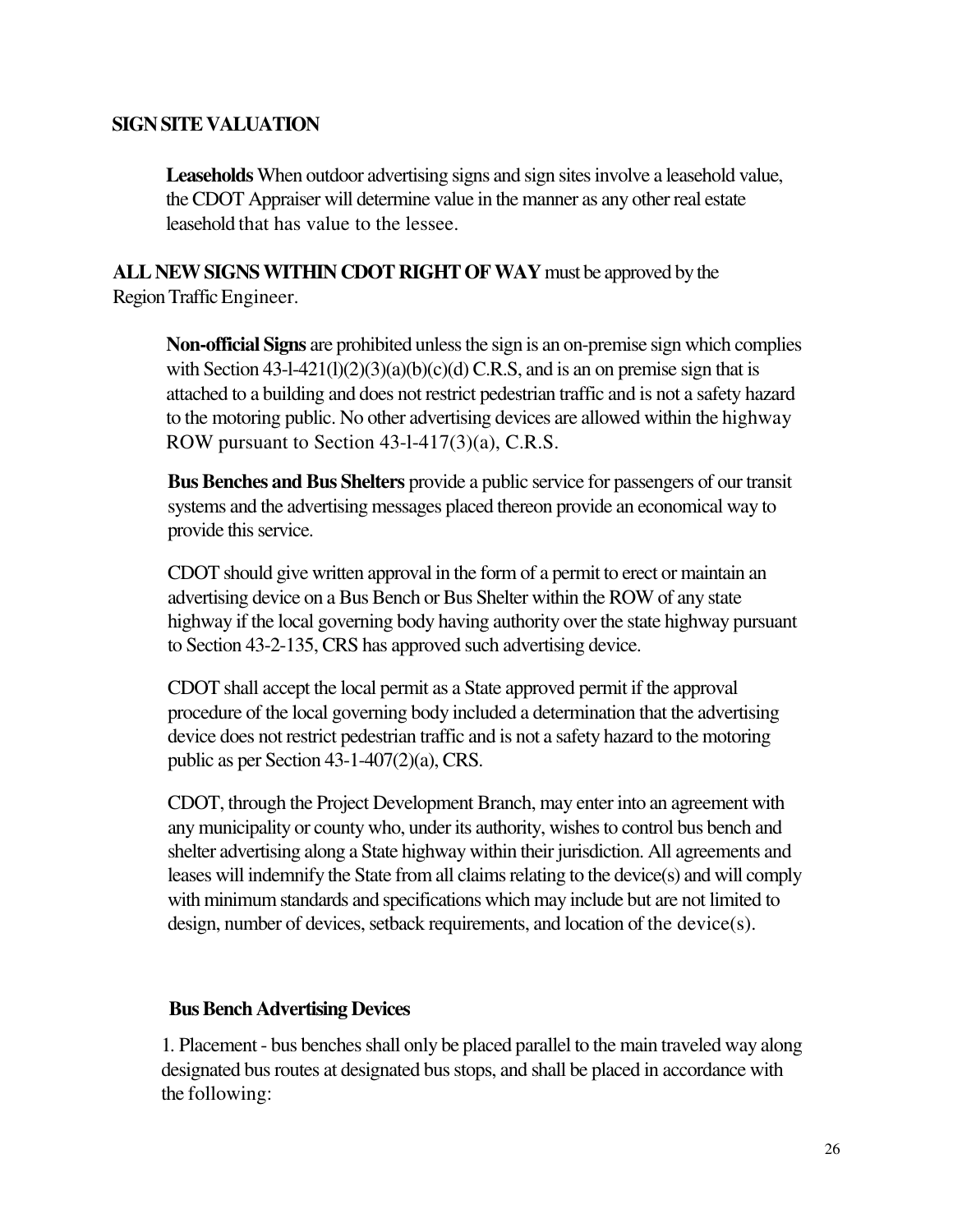a. On State highways without curbs, the bus bench(es) shall be placed no closer than ten (10) feet from the traveled lane and set back from the edge of the shoulder as much as practicable.

b. On State highways with curbs, the bus bench(es) should be placed not less than five (5) feet from the front face of the curb. In those cases where this is not practicable, the minimum distance from the front face of curb shall be not less than three and one-half (31/2*)* feet.

c. Upon review of ridership data, additional bench(es) may be allowed, but not to exceed a maximum of three (3) benches at any given stop. One owner may not own all benches at any designated bus stop. When more than one bench is installed at a designated bus stop, benches shall be separated by a minimum of two (2) feet.

d. Benches must be placed at or as near as practicable to the passenger boarding area.

e. Bus benches shall be located so as to not create a hazard for vehicular or bicycle traffic, pedestrians or wheelchair users, and shall comply with all requirements of the Americans with Disabilities Act (ADA).

f. Bus benches shall not be permanently attached and/or anchored within the State Highway right-of-way.

g. All safety issues concerning any bus stop location within CDOT right-of-way will be referred to the appropriate CDOT Region Traffic and Safety Engineer.

#### 2. Maintenance and Repair

a. Benches must be maintained in a safe, level, and clean condition, with the advertisement in good, clean, and readable condition. All bus bench parts must be kept in good repair, and wooden components painted.

b. Maintenance operations which interfere with traffic flow during peak traffic periods will require a Traffic Control Plan and a Special Use Permit.

c. Upon notification, repair or replacement of the bench(es) shall be completed immediately for safety concerns, and all other maintenance completed within two (2) weeks.

d. Upon relocation or abandonment of a bus stop, the bus bench(es) shall be relocated to the new bus stop or removed from the State highway right-of-way.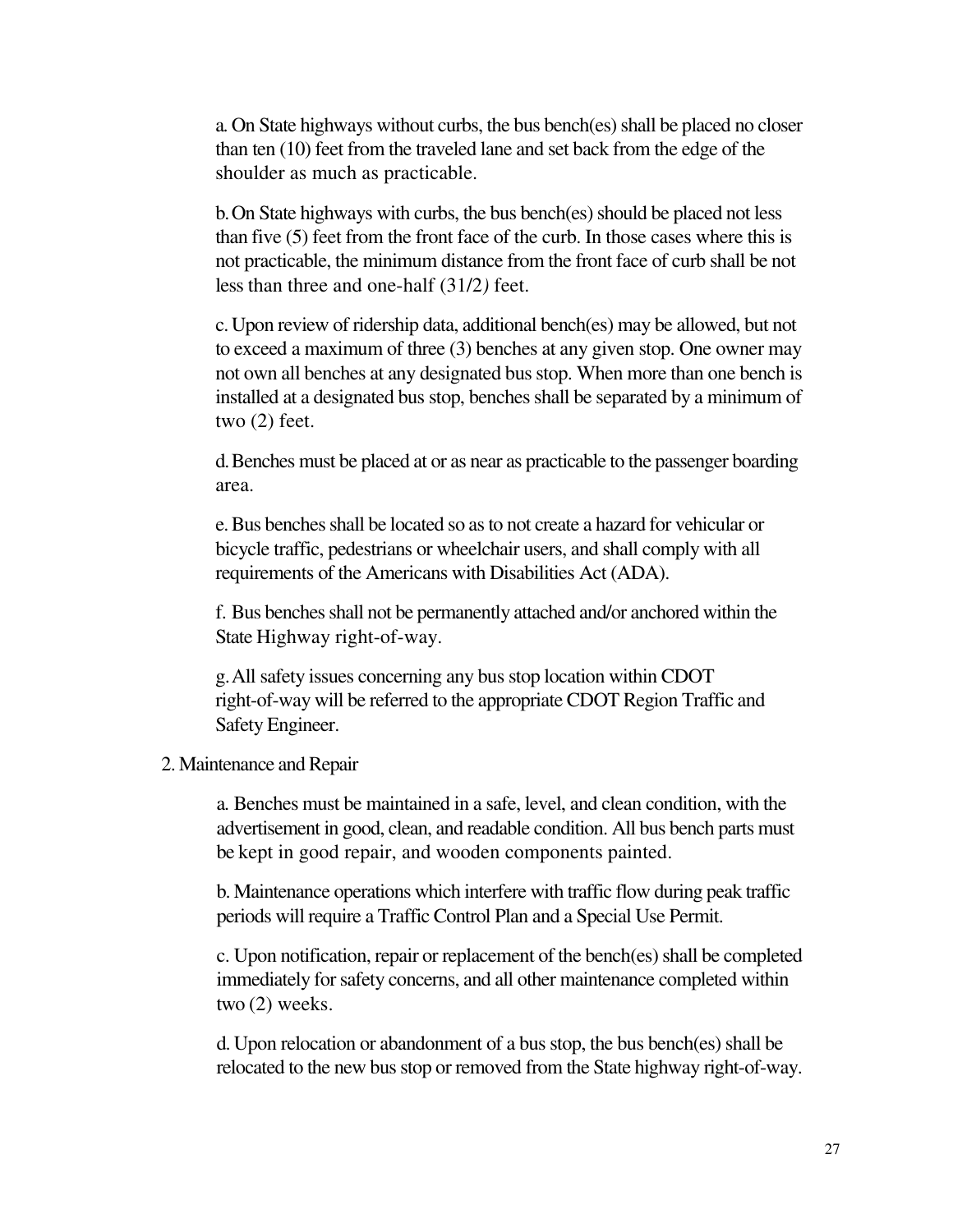e. The immediate area around the bus bench shall be kept clear of weeds over six (6) inches tall and unsightly trash.

3. Prohibitions

a. Any location which is not an officially designated bus stop.

b. Any location where such benches would interfere with the safe and efficient movement of vehicles or pedestrians.

c. On private property without compliance with the Colorado Outdoor Advertising Act. Such benches require a CDOT Outdoor Advertising Permit.

d. Advertising bearing or pertaining to tobacco or alcohol products.

e. Objectionable advertising which is obscene, prejudicial, offensive, degrading or discriminatory as determined by CDOT.

f. If any of the other requirements are not continually met.

4. Construction

a. Benches must be constructed of substantial materials and be no longer than 8 feet, no higher than 42 inches, no wider than 30 inches, and weigh no less than 350 lbs. nor more than 450 lbs. Any deviation from these specifications must be pre-approved by CDOT. The benches must readily and predictably collapse by shearing connecting bolts or other devices between the seat and back rest with the supporting ends.

b. Advertising shall only be displayed on the front or rear of the back rest.

c. The bench owner's name shall be placed on the front of the seat as a means of identification for maintenance and ownership purposes.

5. Contracts and Indemnification

a. The bus bench owner/ contractor should enter into an agreement with the city or county to place bus benches on state highways within cities and counties.

(1) The contract should describe the intersections and bus stops where the bus benches will be located.

(2) The contract should describe the type of placement and the maintenance of the bus benches after placement.

b. The local governing body having authority over the State highway pursuant to Section 43-2-135, CRS shall indemnify and hold harmless the State and CDOT from any and all losses, costs, damages, expenses, or liability which may result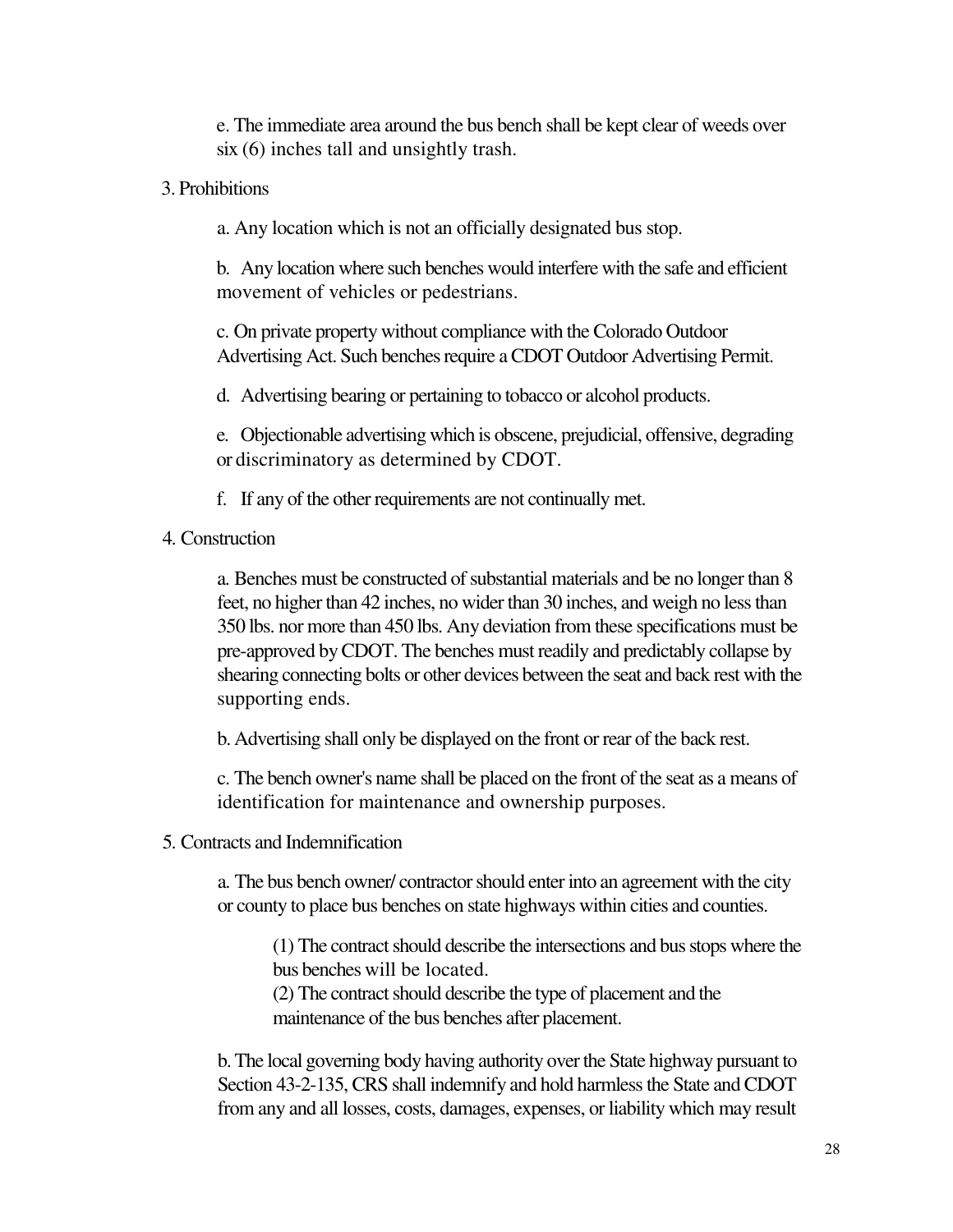from, or arise out of, the use of state highway right-of-way for the bus bench, to the extent of the Governmental Immunity Act, specifically Section 24-10-114, CRS.

c. The local governing body shall pay any and all losses or damages that may be sustained by any persons as a result of, or which may be caused by, or arise out of such installation or maintenance of a bus bench.

#### **Bus Shelter Advertising Devices**

#### 1. Placement

a. Bus Shelters shall only be placed parallel to the main traveled way along designated bus routes.

b. All bus shelters shall be placed in accordance with the following:

(1) On the State Highway System bus shelters shall be placed at far side of intersection bus stops wherever possible. Local municipalities or counties must insure proper intersection sight distance when issuing approval for the construction of a bus shelter. The placement of the bus shelter must comply with the latest version of the American Association of State Highway and Transportation Officials Manual for Geometric Design of Highways and Streets for at-grade intersections. The bus shelters shall comply with the intersection sight distance not the stopping sight distance in the manual referenced, and shall not restrict visibility for the motoring public at intersections.

(2) On State Highway System roads with curbs, the bus shelters should be placed no closer than five (5) feet from the front face of curb. In those places where sidewalk is adjacent to the curb the sidewalks integrity must be maintained. Adequate width must be maintained from the shelter for pedestrian traffic.

(3)Bus shelters shall be located so as not to create a hazard for vehicular traffic, pedestrians, bicyclists, or wheelchair users.

(4)All bus shelter placement and construction must comply with the Americans with Disabilities Act of July 26, 1990.

(5) Bus shelters with advertising panels along state highways must be located within the state highway right-of-way.

(6)Bus shelters with advertising panels along city or county roads must be located within city street or county road right-of-way.

(7) The bus shelter must meet all local governmental building codes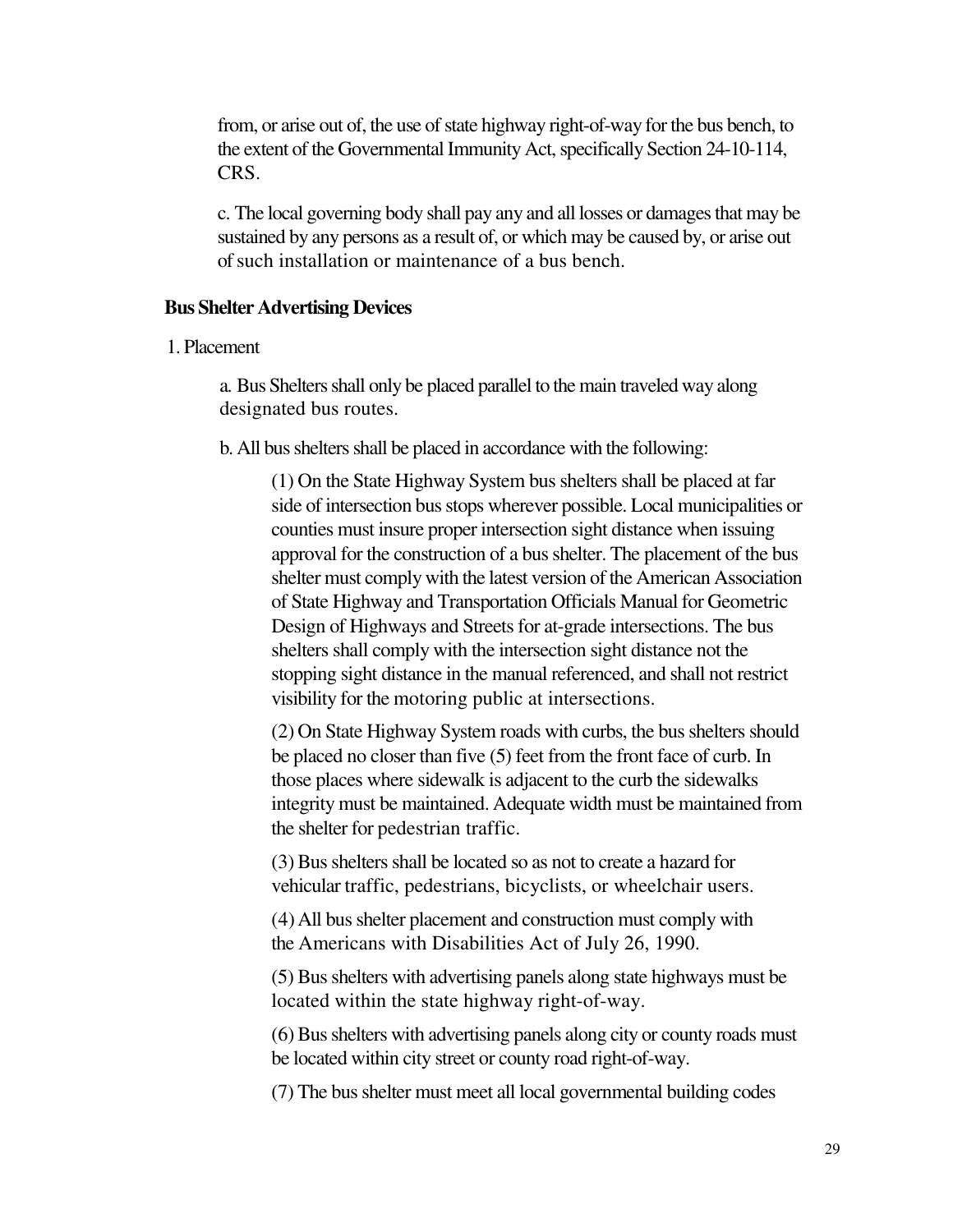and must be authorized by the local municipality.

2. Traffic Control and Utility Permits on State Highways

a. CDOT requires a Traffic Control Plan (TCP), prepared by an individual certified through the American Traffic Safety Services Association, Inc. (ATSSA); and a work-site Traffic Control Supervisor must be present to control traffic during the construction of the shelter.

> (1) The TCP must show that if the roadway or sidewalk will be restricted, how traffic flow and pedestrian traffic will be accommodated.

(2) The TCP must be approved by the CDOT, Region Traffic and Safety Engineer, before a building permit is issued or approved by the local jurisdiction.

(3) Each CDOT Region will decide, based on the utilities or special use and type of construction necessary, if a utility or special use permit will be required to work in the State highway right-of-way. If a permit is not required, a letter of approval to work in the right-of-way must be sent to the contractor or local municipality from the CDOT Region Utility Engineer or the Region Traffic and Safety Engineer.

(4) All utility location and/or relocation will be the responsibility of the contractor, and shall be done prior to any construction.

#### 3. Construction

a. The local jurisdiction (City or County) will issue the building permit for construction of the bus shelter if the local governing body having authority over the state highway pursuant to CRS 43-2-135, has approved the advertising bus shelter.

b. CDOT shall accept the local permit as a state approved permit if the approval procedure of the governing body included a determination that the advertising device does not restrict pedestrian traffic and is not a safety hazard to the motoring public, as per Section 43-1-402.2(a), CRS.

c. The owner name and telephone number shall be placed on the front of the bus shelter.

d. All bus shelters shall have at least one trash receptacle.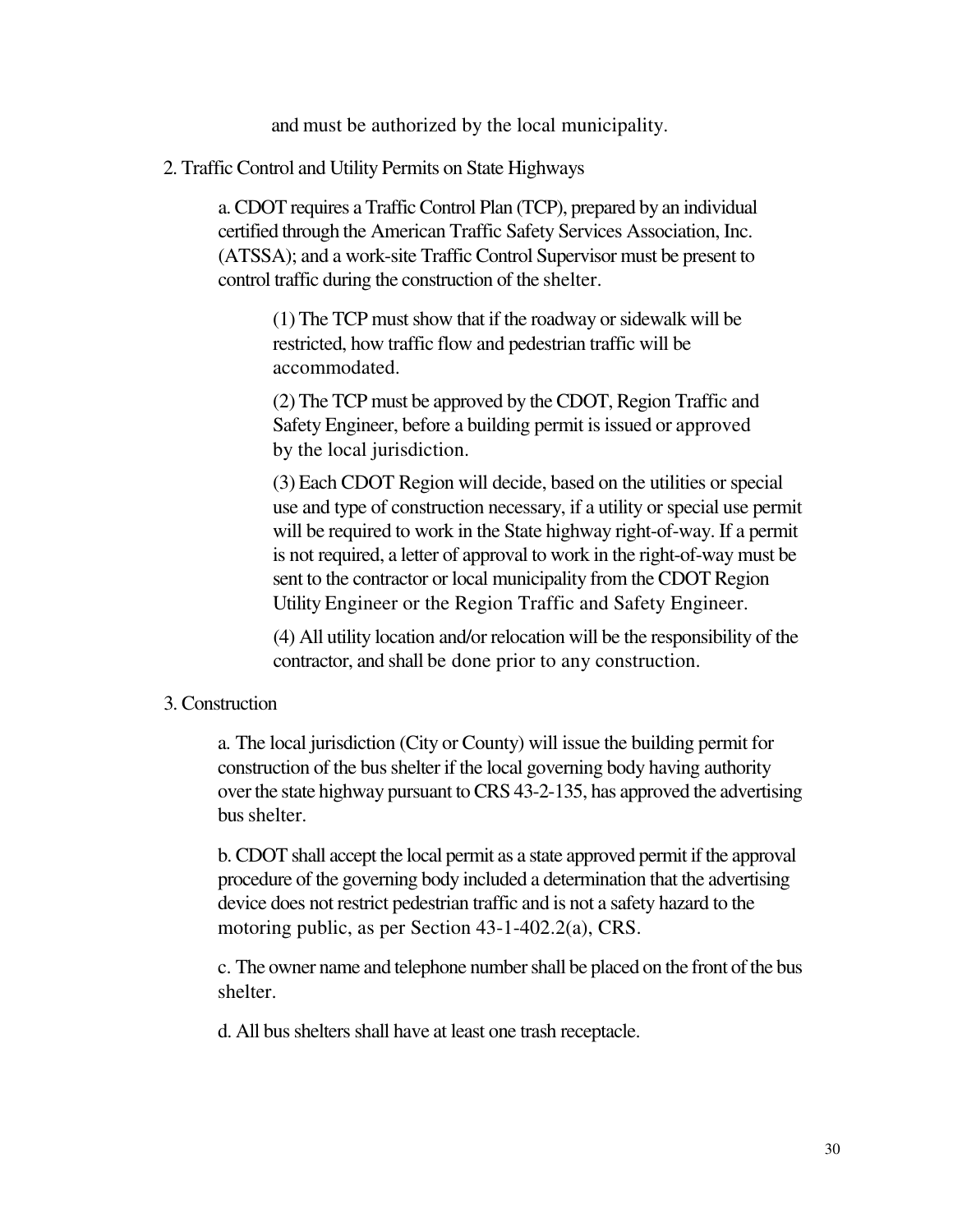#### 4. Maintenance and Repair

a. Bus shelters shall be maintained in a safe and clean condition with legible copy.

b. Maintenance operations which interfere with traffic flow during peak traffic periods will require a Special Use Permit and a Traffic Control Plan.

c. Upon notification from CDOT, all repairs to or replacement of the shelter shall be completed immediately for safety concerns, and within two (2) weeks all other normal maintenance.

d. Upon relocation or abandonment of a bus stop, or widening of the highway the bus shelter shall be relocated or removed at the owner's expense to the new bus stop or removed from the State highway right-of-way.

e. The immediate area around the bus shelter shall be kept clear of weeds taller than six (6) inches, trash and debris.

f. All bus shelters shall have trash receptacles emptied weekly.

5. Prohibitions

a. At any location which is not an officially designated bus stop.

b. At any location where bus shelters would interfere with the safe and efficient movement of vehicles and pedestrians.

c. On private property without full compliance with the Colorado Outdoor Advertising Act. Such shelters require a CDOT Outdoor Advertising Permit.

d. Advertising bearing or pertaining to tobacco or alcoholic products.

e. Objectionable advertising which is obscene, prejudicial, offensive, degrading, or discriminatory as determined by the CDOT.

f. If any of the other requirements are not continually met.

6. Contracts and Indemnification

a. The bus shelter owner/contractor shall enter into an agreement with the city or county to place bus shelters on state highways within cities and counties.

(1) The contract should describe the intersections and bus stops where the bus shelter company will build shelters.

(2) The contract should describe the construction phase and all future maintenance requirements of the bus shelter after construction.